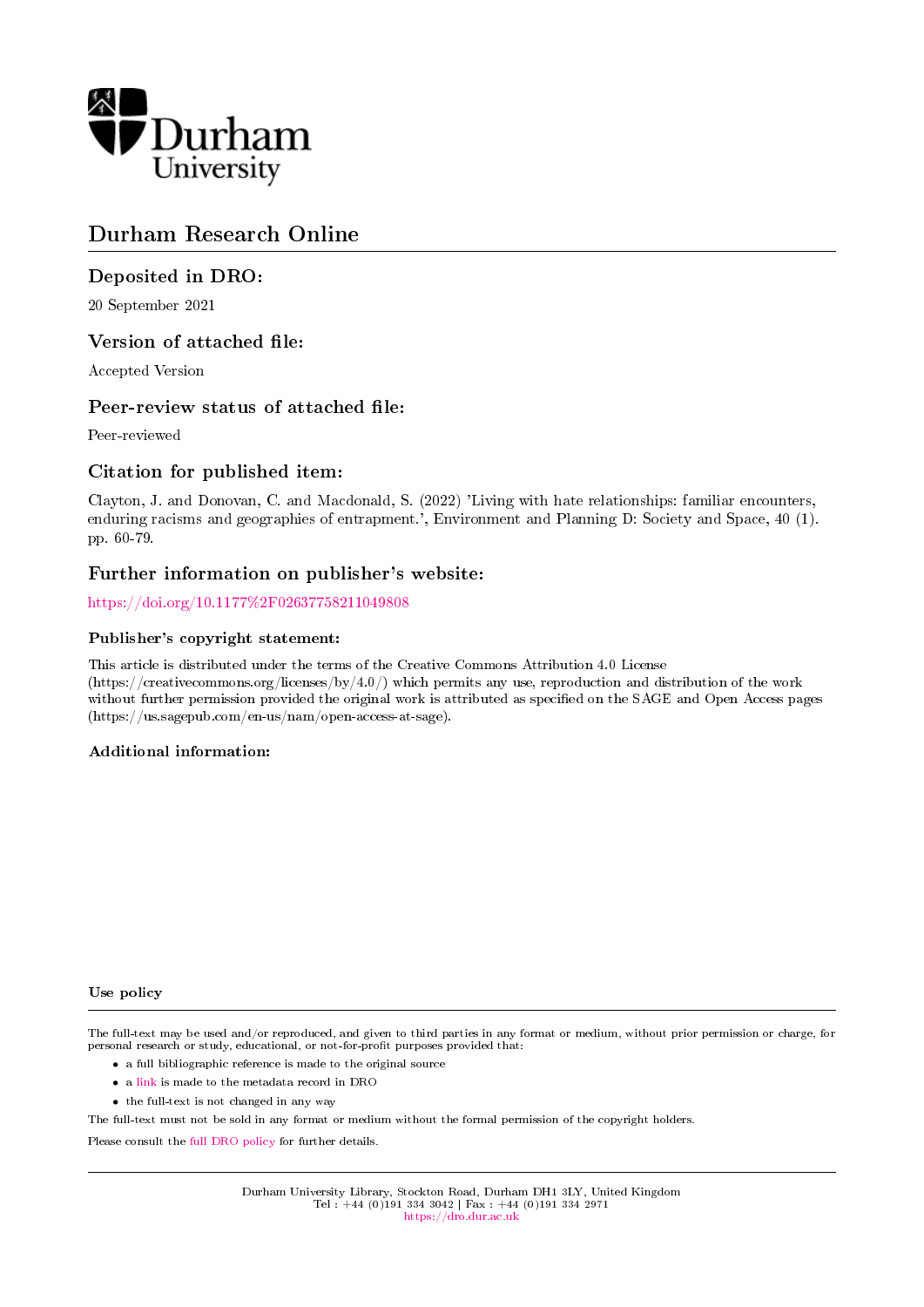# **Living with hate relationships: familiar encounters, enduring racisms and geographies of entrapment**

# **Abstract**

This paper utilises the concept of 'hate relationships' in conversation with the literature on geographies of encounter to explore experiences of racism for those entrapped by racist encounters with those who are familiar. In so doing we attend to the uneven and harmful risks involved in some forms of everyday urban encounter. We draw upon case notes collated by a hate advocacy service in North East England, UK, to illustrate the cumulative damaging force of enduring hate relationships. By drawing parallels with work on domestic violence, we suggest hate relationships evident in our data exhibit distinct temporalities of routinisation, whereby harmful 'low level' violence, often under the radar of the criminal justice system, gains force through repeated neighbourhood-based encounters. In so doing we also highlight both the situated and relational spatialities at work; localised encounters marked by familiarity, racialised territoriality and experiences of fear and immobility, but also relations of entrenched disadvantage and institutional failures that sustain harm. Concerted acts of resistance look to confront and/or escape these relationships, but as forms of resolution, where additional burdens are placed on victim/survivors, these are constrained by the same violent conditions through which such relationships are allowed to take shape.

#### **Keywords**

Hate relationships, familiarity, encounter, racisms, neighbourhood, entrapment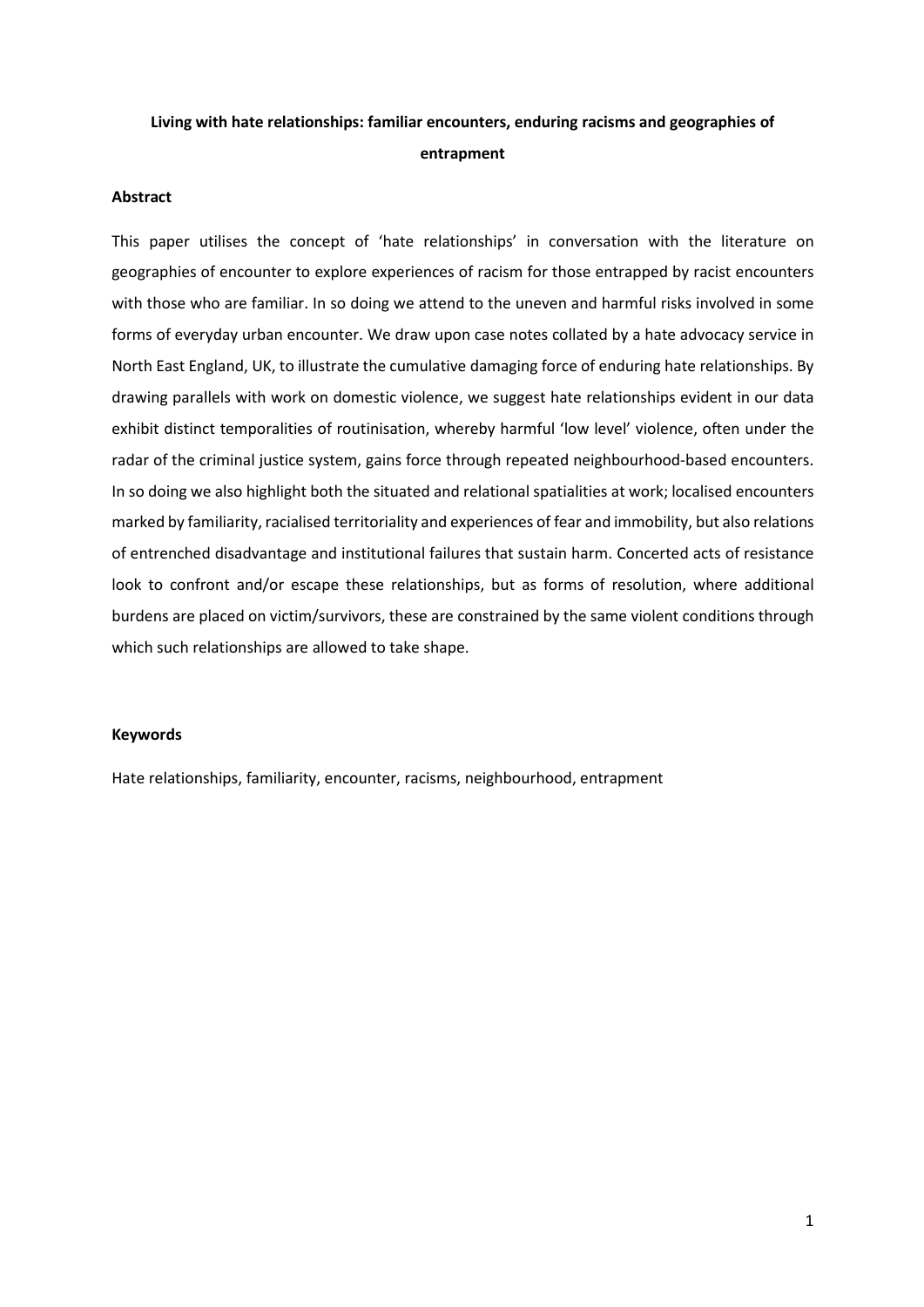#### **1. Introduction**

*[She] can't get her mobility scooter out because it is kept in the shed in the back garden, and she is too scared to go past his gate to get to it. They wait until he is out before putting their bins out. They don't feel safe using their own garden. They don't have a TV and keep*  their voices down in the house for fear of setting him off. (Layla<sup>[1](#page-2-0)</sup>: Women, aged 30-40, 'Other' Ethnic Group<sup>[2](#page-2-1)</sup>)

Exploring the concept of encounter, Wilson (2017: 452) identifies a 'specific genre of contact' employed to 'document how people negotiate difference in their everyday lives' (p.451). The productive capacity of encounters with people, places and the more-than-human world, speaks to the active and contingent construction of identity and belonging. Beyond such ontological assertions, encounters are seen as practices which hold the potential to disrupt dominant, fixed and racialised hierarchies of belonging through negotiation, but also through the navigation of multicultural *and* multi-racist places. Whilst acknowledging the value of 'contact zones' (Askins and Pain, 2011) as sites of potential conviviality (Gilroy, 2004), this paper addresses the relative lack of attention to harmful 'scratches, bumps, crackles and hisses' (Nayak, 2017: 291) that mark, and in some cases overwhelm, daily experiences for racialised communities.

Racist harassment is often considered in terms of stranger relations, because of the 'affective estrangement' involved (Mason, 2005a). However,significant harmful encounters *also* occur between those who are familiar or at least known; where routines of neighbourhood proximity have implications for how discrimination is experienced as part of a condition of violence that 'burn[s] in the background of daily life' (Laurie and Shaw, 2018: 8). As is illustrated in the opening excerpt which speaks to Layla's fear of the prospect of neighbourhood encounters (related to both everyday racist harassment and impairments resulting from injuries that formed the basis for her asylum application), we emphasise the re-production of stranger-ness through familiarity. In so doing we further understanding of the unevenly distributed risks and burdens of *certain kinds* of encounters (or their prospect), for those who become entrapped in what we term 'hate relationships' (Donovan et al, 2019). We conceptualise hate relationships as undesirable relations re-produced through ongoing spatially concentrated 'low level' acts of violence including forms of non-verbal intimidation and harassment interspersed with threats, verbal abuse and occasionally physical violence, that leave individuals and families anxious, afraid and trapped. The concentrated, cumulative and overwhelming character of these encounters highlights both the situated and relational spatialities at work; localised

<span id="page-2-0"></span><sup>&</sup>lt;sup>1</sup> Names used in excerpts are pseudonyms.

<span id="page-2-1"></span> $2$  The ethnicity of clients is classified by the advocacy organisation.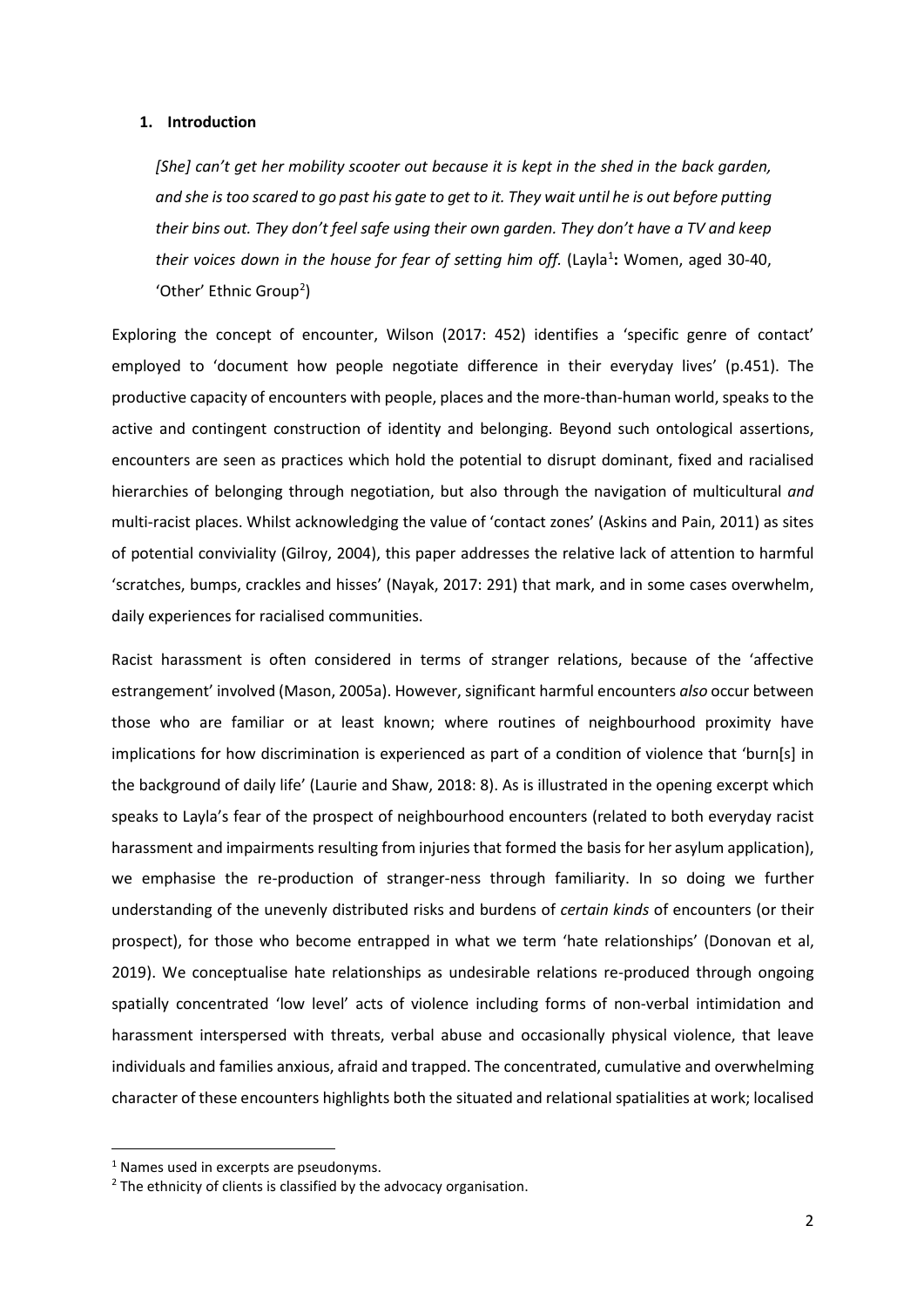encounters marked by familiarity, racialised territoriality, fear and immobility, but in some cases also entrenched disadvantage and institutional failures that sustain harm. We examine such experiences through a qualitative analysis of case notes from a hate crime advocacy project in North East of England, where 'race' was the primary, but not always sole basis for referral.

We begin by highlighting encounters as everyday practices which offer progressive potential for coexistence, but which are also riven with contextual power relations and uneven racialised burdens. We then turn to the concept of hate relationships which helps foreground harmful encounters between those who are in some way known. Following an outline of our methodology, we draw on advocacy case notes to outline how the temporal (enduring and routinised) and spatial (concentrated yet relationally produced) character of hate relationships result in the emotional and physical entrapment of victim/survivors. Given the limits of institutional recognition, we close by considering acts of resistance and specifically the significance of residential mobility as an escape from hate relationships. We suggest that under prevailing conditions, burdens of resolution fall on victim/survivors rather than perpetrators, institutional processes or the structural forces which facilitate hate relationships.

### **2. Geographies of encounter**

.

The literature on encounter has an established history within the social sciences (Allport, 1954; Goffman, 1961; Schutz, 1973), but has seen increased attention from human geographers as a response to universalizing, psychological and apolitical orientations of established work. With attention to the micropolitics of everyday life Darling and Wilson (2016: 2) argue that what binds this interest is attention to four key areas:

'…the maintenance, production, and re-working of difference; that encounters fundamentally frame urban experiences and subjectivities; that encounters produce and encompass multiple temporal registers; and that encounters offer points of possible transformation and an opening to change.'

The first and last of these points speak to a tension we explore here. While the promise of 'possible transformation' is valued in different ways within this literature, it is also widely acknowledged that the negotiation of identity and difference is complex, fraught and embedded in relations of power. Considering such a recognition, we argue for a heightened awareness of the uneven racialised risks and burdens involved in sustained encounters characterised by both familiarity *and* stranger-ness.

### *2.1 Politics of encounter: conviviality and conflict*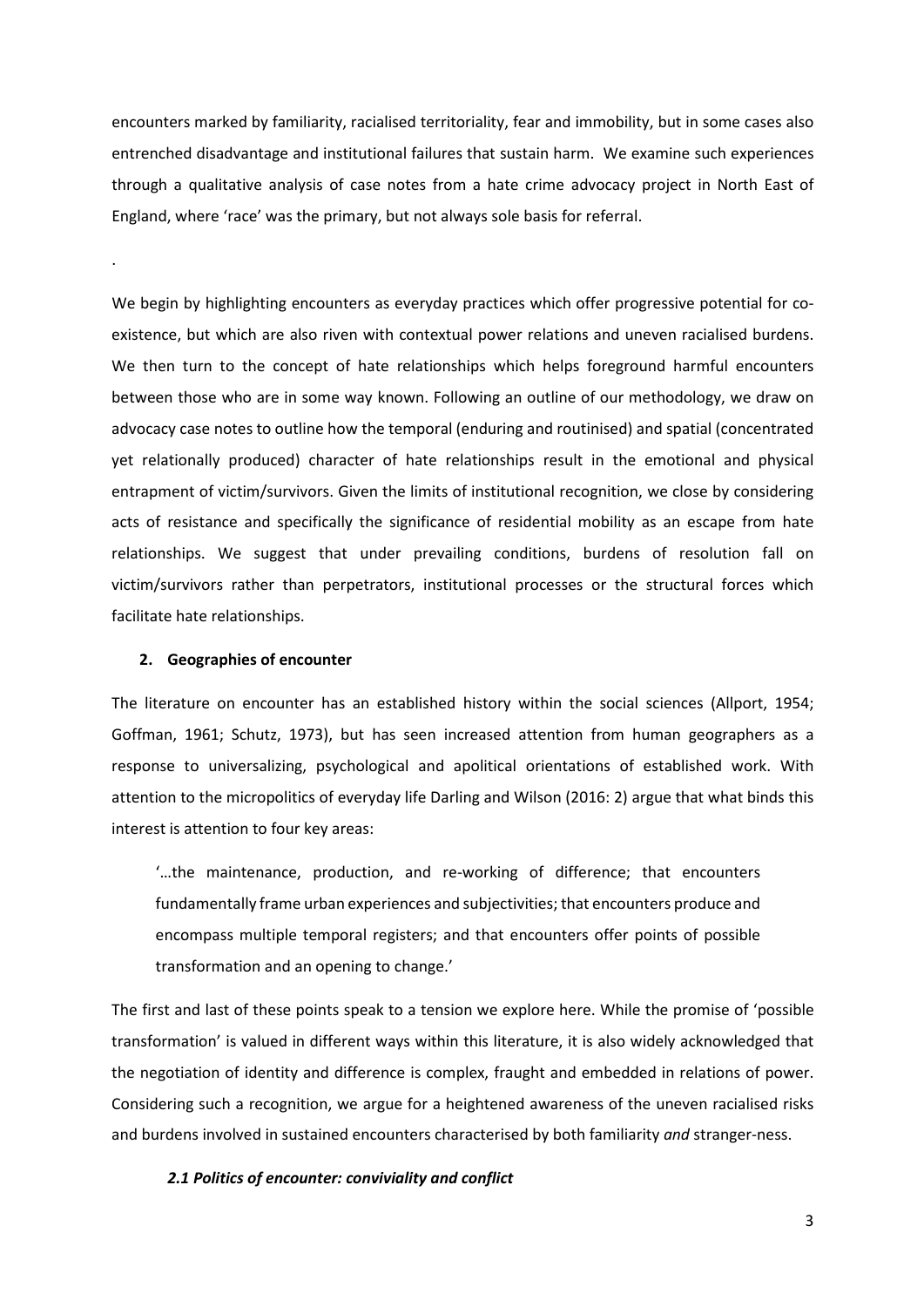Gilroy identifies an existent 'convivial culture' in Britain which he contrasts with a melancholic nostalgia for lost empire (Gilroy, 2000; 2004). Chiming with Halls' 'multicultural drift' (Hall, 1999) and drawing upon his own experience growing up in London, he recalls 'very complicated forms of interdependence…where one set of habits flows into others and all of them are altered by that encounter' (Gilroy et al, 2019: 176). Conviviality, for Gilroy (2005:58) emerges 'By making racial differences ordinary and banal, even boring' thus drawing on post-structuralist thought regarding the indeterminacy of meaning that can 'never be finally fixed' (Hall, 1997:270), but also 'an alternative understanding of culture that focuses on what people do everyday rather than…their cultural origins' (Back and Sinha, 2016: 522). Such ideas are at the heart of writing on encounter that focuses on multicultural urban settings (Darling and Wilson, 2016)<sup>[3](#page-4-0)</sup>. The 'throwntogetherness' (Massey, 2005) of urban life highlights the ways in which diverse trajectories come together and are actively (re)constituted through an array of interactions (Laurier et al, 2002: 353):

'…people in cities do talk to one another as customers and shopkeepers, passengers and cabdrivers, members of a bus queue, regulars at cafes and bars, tourists and locals, beggars and by-passers, Celtic fans, smokers looking for a light, and of course in this case as neighbours.'

A core thread of a 'convivial turn' (Neal, 2013; Wise and Noble, 2016; Nayak, 2017) considers how pragmatic lived experiences challenge 'panicked' (Neal, 2013: 309) and divisive politics through everyday inter-dependencies, solidarities and negotiations of belonging (Amin, 2002; Clayton, 2009; Wise and Velayutham, 2009; Watson and Anamik, 2013; Oosterlynck et al, 2017). These relations are practiced through a variety of temporalities including brief moments that might initiate openness to difference (Lobo, 2015; Laurier and Philo, 2006), but also mundane routinized patterns of encounter as hinted at in Gilroy's account. Progressive encounters might be pro-actively facilitated (Amin, 2002; Valentine, 2008), or generated through 'multiculturalism from below' (Wise, 2009); negotiations evident through spaces of education (Clayton, 2009), work (Rogaley, 2020), leisure (Neal et al, 2019), cafes (Jones et al, 2015) and places of residence (Cook et al, 2011). A focus on the space-times of encounter speaks to reflexive performances of identification/differentiation (Butcher, 2019) and the intensity of affective intimacies involved that have the potential to 'shift understandings of Self and Other' (Askins, 2015: 474).

While this emphasis on the transformational promise of encounters, leads Nayak (2017: 291) to suggest that 'much of the writing…is largely celebratory', it would be misleading to argue that there is

<span id="page-4-0"></span><sup>&</sup>lt;sup>3</sup> This has been subjected to important critiques given the role of rurality in processes of racialisation and the changing geographies of multiculture that Neal et al (2019) outline.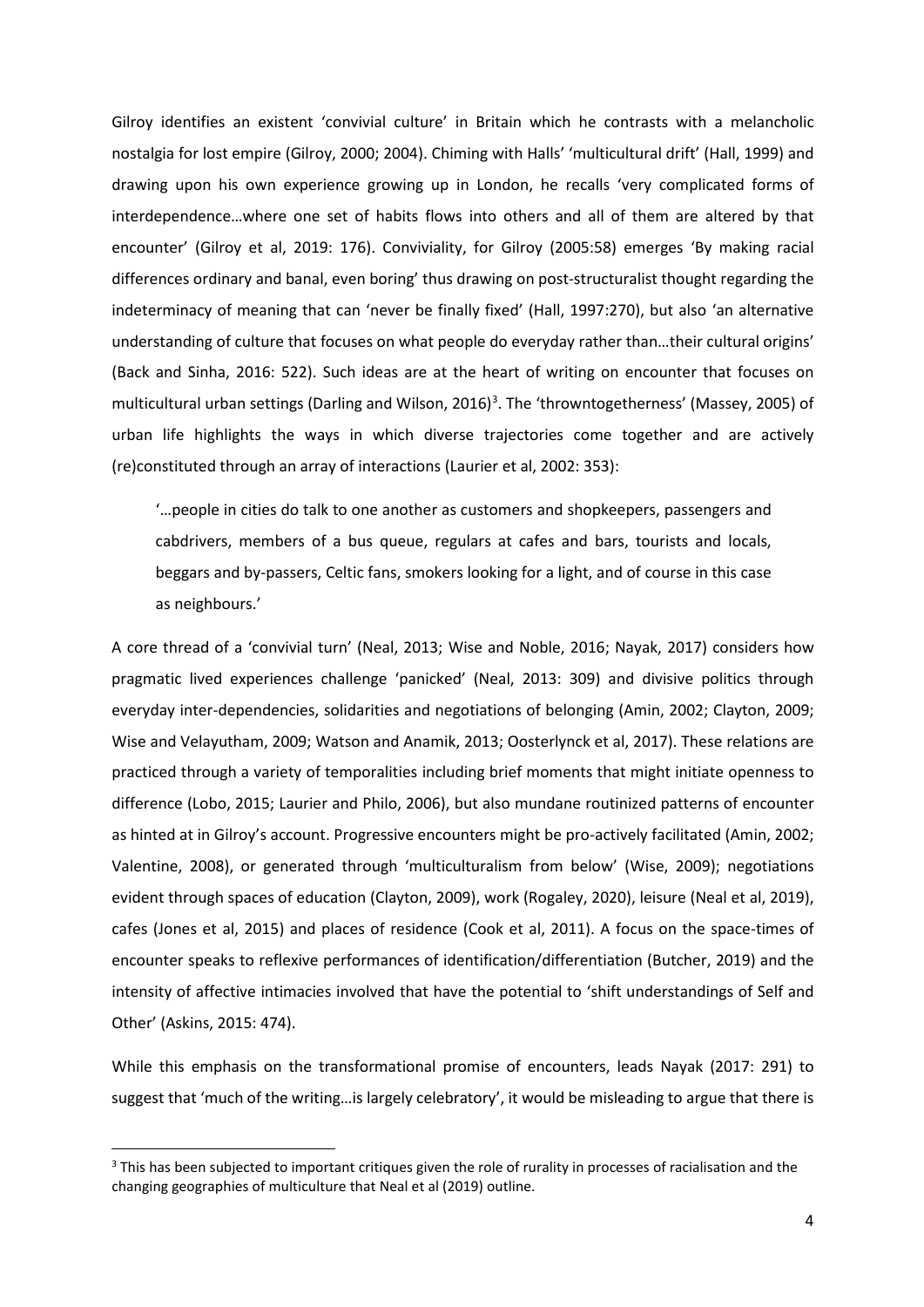not a broad recognition of the limits and situatedness of encounter (Cook et al, 2011) as and the force of harmful relations (Holloway, 2007; Nayak, 2010). The concept of conviviality for example, has been subject to clarification through rejection of a romanticised version of co-habitation, and a recognition of 'living together in unequal relations' (Heil, 2019:8). Gilroy (2004: 40) himself asserts that recognising conviviality does not mean 'an absence of racism', illustrated in work focussing on the experiences of minoritised communities (Back and Sinha, 2016). Geographers such as Valentine, have also sought to highlight those situations where '…proximity does not relate to meaningful contact.' (Valentine, 2008: 334). Whilst Valentine's interpretation of 'meaningful contact' has been critiqued (Wilson, 2017), this work is part of a wider acknowledgment of the forces that shape the terrain through which encounters take place (Hou, 2016). As Valentine (2008: 333) states:

'The danger is that contemporary discourses about cosmopolitism and new urban citizenship, by celebrating the potential of everyday encounters to produce social transformations, potentially allow the knotty issue of inequality to slip out of the debate.'

The fragility of encounters 'as transformational' is also recognised. Racialised conflict can punctuate encounters that might at other moments offer hope of alternative ways of living (Harris, 2014). In her commentary, Wilson (2017: 457) recognises the simultaneous presence of 'risk, coercion and inequality' *as well as* 'co-constitution, improvisation and interaction'. However, her central contention is that encounters are unpredictable; shot through with chance, risk, shock, and rupture, because they are ultimately 'events of relation' (2017: 464). Rather than acting as a brake on what Valentine (2008) refers to as 'meaningful' encounters, riskiness is seen as the linchpin of potentiality. This speaks to the spontaneity of urban encounters that constitute events sometimes read in playful terms (Stevens, 2007). Indeed, Wilson (2017: 457) suggests that attempts to design out risk 'effectively destroy the very grounds for encounter in the first place'. We argue that more serious attention to the violent inequalities of risk is required, particularly where damaging encounters dominate lives.

#### *2.2 Inequalities of risk and burden*

We stress here that encounters are experienced through differential socially produced positionalities, with very diverse stakes involved. As Nayak (2017) shows, supportive relationships with local allies, can act as a 'salve' for young people experiencing racism. Yet even apparently progressive relationships do not take place on a level playing field of risk and reward. As Bonilla-Silva (2006) argues, for many white people racism is seen as a matter of prejudiced opinion, something to be overcome through knowledge and communication. For those of colour, racism is more likely to be viewed as embedded, institutional and systematic - much harder to pin down and shift. hooks (1992: 23) uses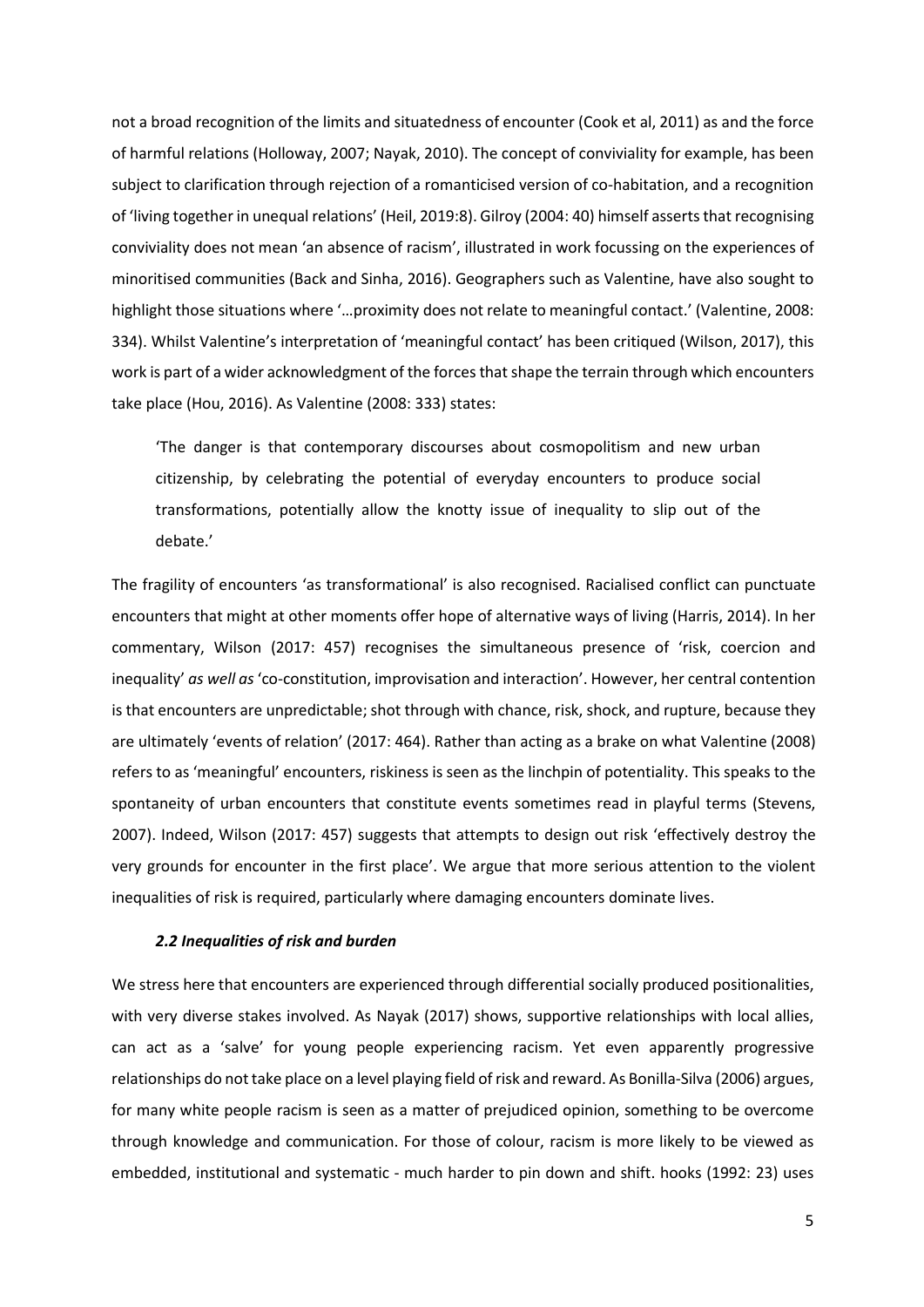the example of overhearing young white heterosexual men boasting of prospective sexual and racial 'targets' on a University campus, through which the Other embodies desire as transgression from the safety of the norm; a rite of passage, but also a means of dominance. As she notes, such encounters reveal and reinforce relations of power.

'To make one's self vulnerable to the seduction of difference, to seek an encounter with the Other, does not require that one relinquish forever ones' mainstream positionality'

In other fields we also see how burdens of negotiation and adaptation are unequally weighted. McGhee (2003) and Back et al, (2002) in their analysis of UK 'community cohesion' policy, problematise the whiteness of the 'common ground' to which racialised and migrant communities are expected to assimilate. In work by Moffette and Ridgely (2018) on 'Sanctuary Cities' in Canada, notions of inclusive hospitality reproduce paternalistic tolerance of the guest by the host. And for Butcher (2019), exploring adaptations made by young people in gentrifying Hackney, London, UK, there are classed and raced expectations about who is required to change to fit the 'new' neighbourhood. Questions of power take on further significance when considering everyday racist harassment. In recent research on Islamophobic incidents in North East England (Hopkins et al, 2020) for example, one female participant spoke of conducting reflexive 'risk assessments' before choosing whether to enter certain spaces. Those who are racialised are far from passive passengers, but encounters with people and places are bound up with uneven risks and burdens.

Awareness of these differential positionalities shifts attention from the examination of encounters as a means to a 'more general positive respect…for Others' (Valentine, 2008: 325) (which diverts attention to the attitudes and practices of majoritised groups) towards an exploration of how the unequal terrain of everyday life is navigated by those living 'in the midst of racism's ruins' (Back and Sinha, 2016). Back and Sinha's (2016) work with young adult migrants in London shows how 'convivial worlds' are made using 'multicultural tools' in contexts of racism, immigration surveillance and hostile policing. In a similar sense Peterson (2020) highlights how in Glasgow, ethnic and cultural minorities carve out alternative spaces of belonging through micro connections, amidst micro aggressions. Conviviality is both a means and product of those experiences, but not necessarily an intended goal. We look to build on these contributions by suggesting that for those in our study, the omnipresence of racist harassment becomes overwhelming, or as Nayak (2010: 2374) in his study of 'race encounters' in the English suburbs argues:

'It is through these prosaic encounters that `white lines' of power are enacted, embodied, and condensed, giving rise to an affective geography that tenuously secures, and thickens, the accumulation of race difference.'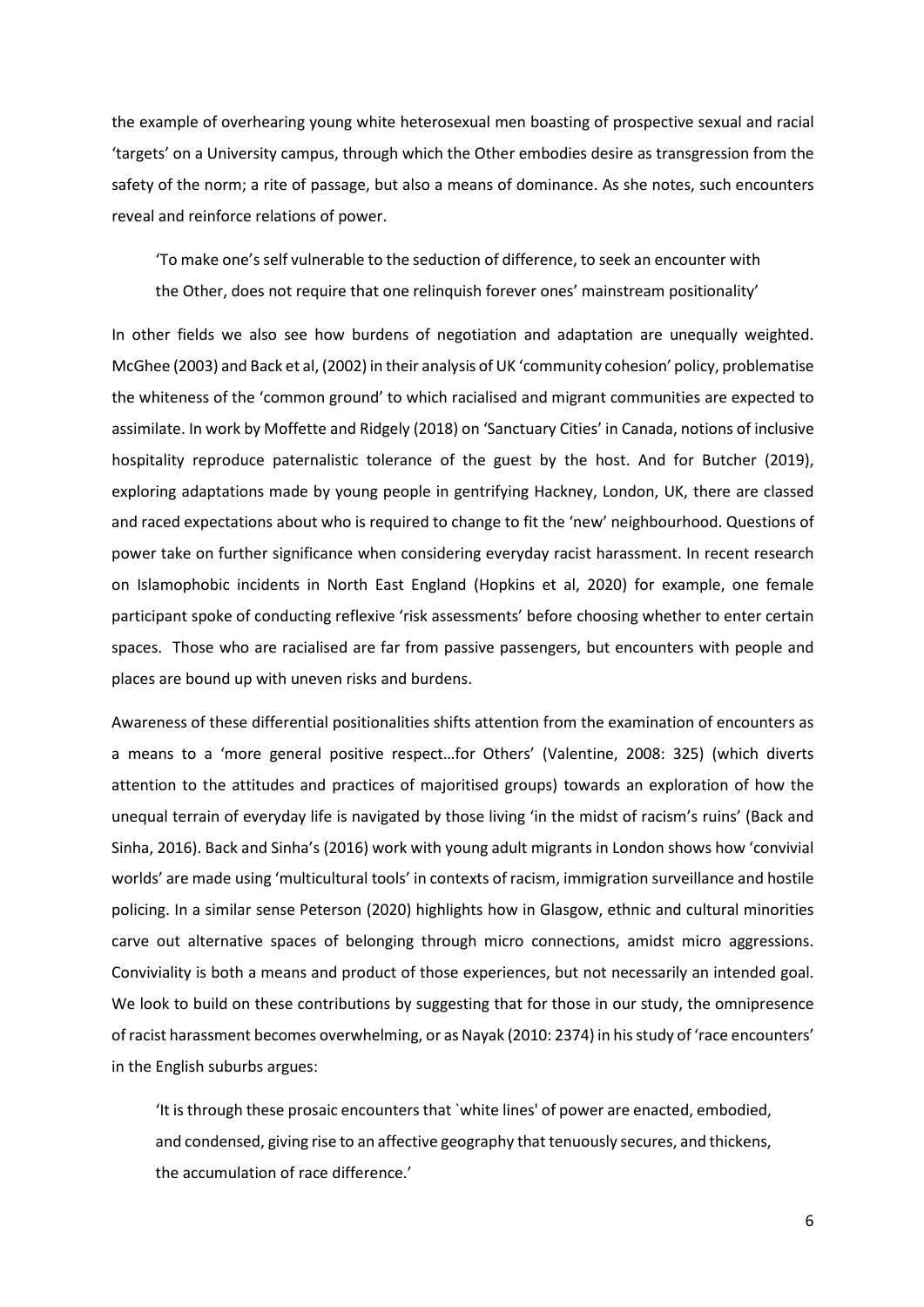Such experiences shift the terrain upon which relations are built and lives lived, where the overwhelming desire is not necessarily 'positive inter-ethnic relations', but freedom from hate. In Nayak's (2017) more recent work with young Bangladeshi women in Sunderland, attention is drawn to how 'race encounters' animate racial difference with alarming frequency in ways which scar lives. Through our own research in this same region, we show how hate relationships materialise through the routine spaces of the home and neighbourhood.

#### *2.3 Hate relationships: stranger-ness through familiarity*

Research on racist violence in the UK (Hopkins et al, 2020) and Sweden (Listerborn, 2015) illustrates the significance of public spaces where strangers seize impromptu opportunities to target those who are unknown, yet simultaneously 'somebody that we recognise as a stranger' (Ahmed, 2000: 49). However, embodied differences deemed threatening, unwelcome, and 'out of place', are also formulated through encounters of routinised proximity. As UK government reports (Hambly et al, 2018) suggest, the majority of racist hate crimes occur outside or near to victims/survivors' homes and racialized conflict between neighbours is commonplace (Walters et al 2016).

Feminist geographers have extensively examined how gendered violence operates through what are considered 'private' home spaces (Pain, 2014; Little, 2019). These spaces of 'intimate geopolitics' (Pain and Staeheli, 2014) characterised by violence which may be hidden, controlling and embodied (Little, 2019), are connected to wider forces and gendered inequalities. This is an understanding of violence as a 'multi-faceted and multi-sited force – interpersonal and institutional, social, economic and political, physical, sexual, emotional and psychological' (Pain & Staeheli, 2014: 344). Whilst proximity alone is no reliable way of assessing the character of relations, the propinquity of familiar yet hostile relationships conditions experiences, particularly in terms of coercive and controlling behaviour. Whilst we do not make a direct equivalence with experiences of domestic violence, we draw parallels in exploring incidents of racism within some neighbourhood contexts. In so doing we foreground experiences of those that are familiar because of their stranger-ness (Ahmed, 2000), but also estranged (Mason, 2005a) through their very familiarity.

A productive discussion of harmful encounters comes through a dialogue with the concept of 'hate relationships' that we outline in detail elsewhere (Donovan et al, 2019). Hate relationships are not just singular moments, nor are they solely inter-personal events. They accrue power through repetition at the intimate scales of the home and neighbourhood, but are also given weight through broader affective economies of hate (Ahmed, 2001) and relational 'violent conditions' (Laurie and Shaw, 2018). This brings our attention not just to moments of encounter but those forces which sustain such relationships and entrap victim/survivors. Ongoing forms of violence perpetrated by 'known'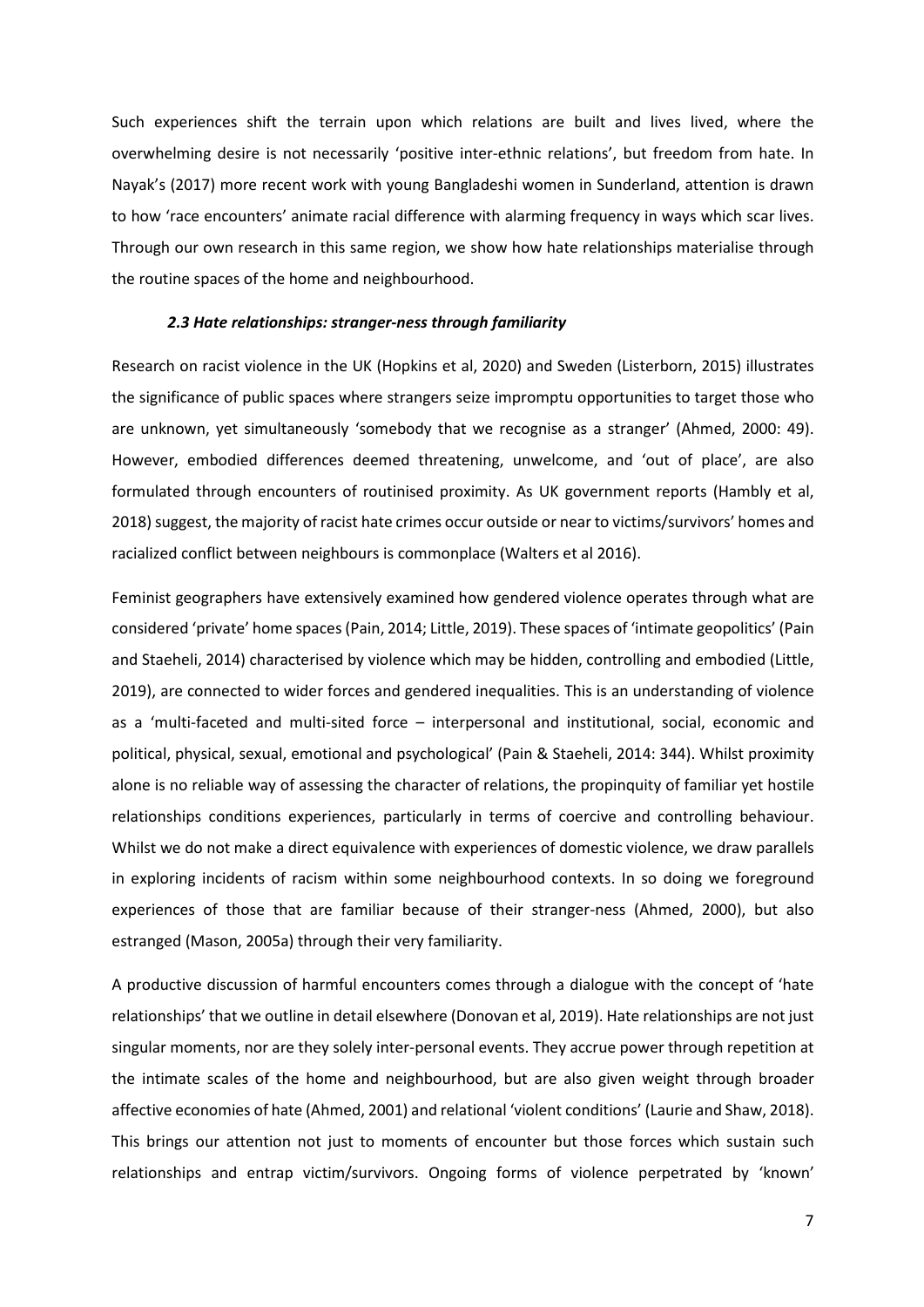consistent individuals reinforce hierarchies through 'low level' acts, that feed off and contribute to established inequalities. These acts often fall under the threshold of criminality and in some cases, identification as violent or harmful. By drawing parallels with the domestic violence literature around coercive and controlling behaviour (Donovan and Hester, 2014), we emphasise temporal and spatial dimensions that result in cumulative psycho-social toll, immobility and entrapment.

### **3. The study and methodology**

This paper is based upon research conducted with an advocacy organisation in North East England. Amongst other services, the organisation receives funding from the Police and Crime Commissioner for Northumbria to provide a Hate Crime advocacy service. The service helps those at risk of, or affected by hate crime to speak up, secure their rights and navigate appropriate services or support. The service covers all protected characteristics (under the Crime and Disorder Act 1998 and Criminal Justice Act 2003) of 'race', religion, disability, transgender identity and sexual orientation. Individuals can self-refer or may be referred by those concerned about their welfare. The overarching aim of our study was to assess the extent to which cases reported might be defined as 'hate relationships' (Donovan et al, 2021).

We accessed advocates' case notes which document all communication with clients from the period 01/06/2017 - 31/03/2019. 182 cases were referred with 181 accepted<sup>[4](#page-8-0)</sup>. The client profile was evenly balanced in terms of gender, with the majority between the ages of 26 to 50 (72.1%). In terms of ethnicity, although a broad spectrum of ethnic groups were represented, the largest groups identified (making up 74% of clients referred) were White British<sup>[5](#page-8-1)</sup> (25.3%), Black/Black British – African (18.5%), Other Ethnic Group (15.8%) and 'Unknown' (14.4%).

The accounts recorded in the case notes varied between cases and advocates with some including comprehensive detail of key episodes, meetings, and interventions. These notes were interpretations of events by advocates, but in some cases included direct quotes from clients. Case notes were filtered to identify those exhibiting characteristics of 'hate relationships'. This judgement was based on whether there had been repetitive incidents generated by the same perpetrator(s) and suggestive elements, in the description of impacts on clients, of coercive control. This process generated 50 relevant cases (27.6% of overall accepted cases), which were anonymised for thematic analysis utilising NVivo qualitative data analysis software. Out of these 50, some notes did not have overt

<span id="page-8-1"></span><span id="page-8-0"></span><sup>&</sup>lt;sup>4</sup> This related to referrals from 149 clients, 148 of which were accepted.<br><sup>5</sup> In the UK 'White British' is a commonly used, yet problematic categorisation, which denotes those who identify (or are identified) as racially 'white' and nationally/ethnically British. Often these identifications are hegemonic and subject to conflation.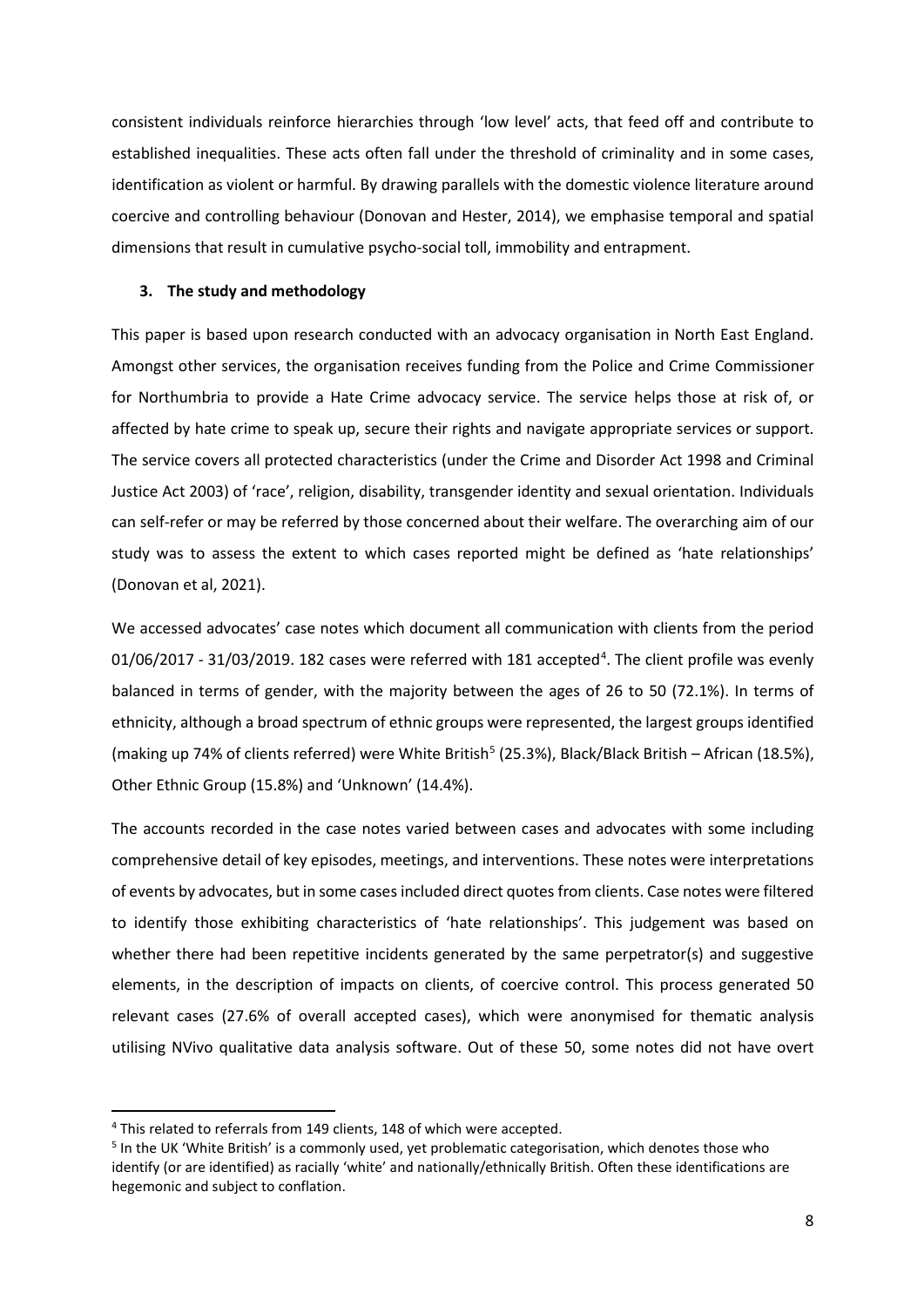evidence regarding the identifiable elements of hate relationships, yet evidence was identifiable in clients' eagerness to achieve resolutions and their desire to be rehoused, to have security equipment installed or to get the police involved.

While it is recognised (as is evident in Layla's account) that experiences of hate are intersectional (Macdonald et al, 2021), the focus of this paper is on cases where the primary basis of the incident has been recorded as 'race' and/or religion, which makes up the majority of the filtered incidents in this period ([6](#page-9-0)8%, n=34)<sup>6</sup>. In terms of perpetrators of 'race' based incidents, where this was clear from the notes, 18 were 'neighbours' and 11 'local'. Clients' gender was evenly balanced between males and females<sup>[7](#page-9-1)</sup>. 31 (91.2%) were identified as non 'white British'.<sup>[8](#page-9-2)</sup> 11 (32.4%) were identified as Muslim, 7 (20.6%) Christian, 7 (20.6%) as Other religion, 3 (8.8%) as no religion and 10 (29.4%) as religion unknown. Cases were concentrated in some of the most deprived areas of Newcastle-upon-Tyne – consistent with previous research conducted on the third-party hate reporting in the region (Clayton et al, 2016). However, there were also cases in other parts of the region, including rural Northumberland and more affluent urban areas.

Our methodology contrasts with 'livelier' ethnographic accounts employed in the encounter literature (Wise and Velayutham, 2009; Askins 2015, Nayak, 2010; 2017). Multiple interpretations of referral, advocacy and analysis entail a degree of distance from lived experiences. The focus of advocacy is also on supporting clients through harmful experiences – not always inclusive of wider (potentially nonviolent) experiences. However, the value of our approach lies in the power of mediated accounts that have been silenced and ignored. Our research shows how advocacy often provides the first opportunity to be properly listened to and taken seriously, despite in some cases, years of trying to bring these harms to light (Donovan et al, 2021). With the use of these notes also comes a responsibility to respect the confidentiality of clients. In the analysis that follows we have therefore sought a balance between humanising detail whilst ensuring the anonymity of those subjected to hate relationships.

### **4. The space-times of hate relationships**

For cases filtered as 'hate relationships', there were mutually constitutive temporal and spatial characteristics identified. The encounters which re-produce hate relationships are enduring and

<span id="page-9-1"></span><span id="page-9-0"></span><sup>6</sup> This included several cases that identified intersections between 'race' and religion, disability and gender.  $7$  With one client identifying as neither male nor female.

<span id="page-9-2"></span><sup>8</sup> This includes 8 (23.5%) identified as Black/Black British-African, 3 (8.8%) as Asian/Asian British-Pakistani, 3 (8.8%) as Asian/Asian British-Indian, 2 (5.9%) as Asian/Asian British-Bangladeshi, 2 (5.9%) as Asian/Asian British-Other, 1 (3.4%) as White-Other, 1 (3.4%) as Mixed-White/Black African, 10 (29.4%) as Other ethnic group and 3 (8.8%) as unknown.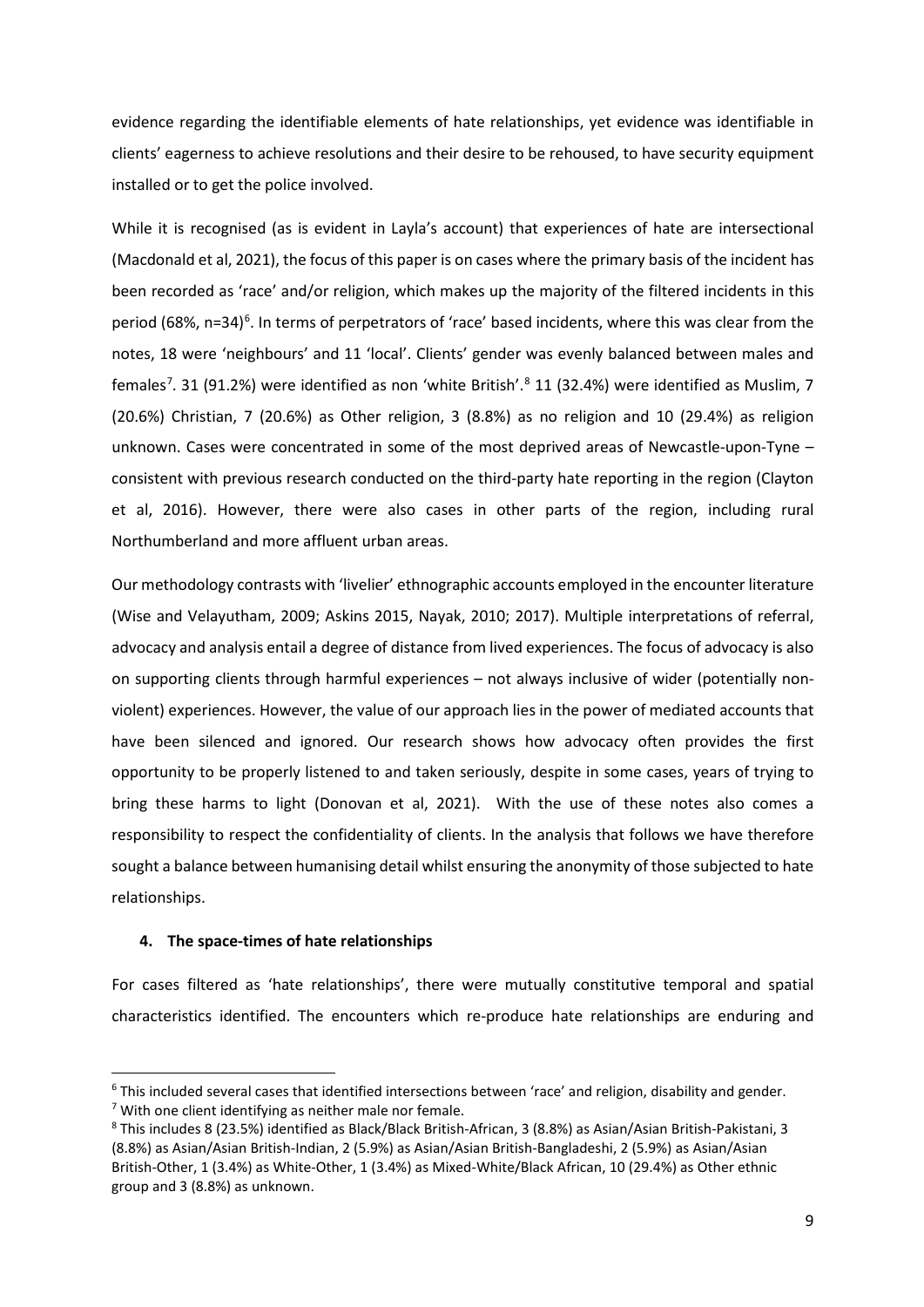routinised, spatially concentrated yet also relationally produced. We explore these dimensions to illustrate the damage of hate relationships in which clients became entrapped.

#### *4.1 Enduring and routinised encounters*

Established literature on urban multiculture explores a spectrum of temporalities from the fleeting (Wilson, 2011) to 'sustained encounters' that may engender forms of empathy (Matejskova and Leitner, 2011). In our work we focus on the impact of harmful encounters where they are constitutive of normalised hate relationships, which do not lead to 'apathy and indifference' (Laurie and Shaw, 2018: 14). Hate relationships take the form of multiple incidents that might be considered 'low level' harassment, committed consistently by the same perpetrators, in these cases, neighbours or 'locals' (Donovan et al, 2019). These acts often do not meet the threshold of a hate crime and in some cases such as Mustafa's, it appears as though acts are committed with an awareness that actions go under the radar.

*"… he has been having constant problems with the next-door neighbour [who] has been shouting, using insulting words, banging on the door or the wall, putting his bin in their front garden, and blocking the shared access path to the back garden so they can't get their bin in or out. He often bangs for about 5 seconds, which is not long enough for client to record or report to the council."* (Mustafa: Man, aged 40-50, 'Other' ethnic group)

The range of acts included the throwing of objects such as stones, mail being stolen, the placing of bins and other objects in the way of houses, leaving dog faeces in front of properties, blocking parking space and flat access areas, the damaging of property and cars, nonverbal intimidation and the use of noise to disturb and upset clients, particularly late at night and early in the morning. Such actions were sometimes interspersed with more explicit verbal abuse and threats as Imani's case makes clear:

*"…adamant that those are the same youths who were verbally abusive towards her last year, when they were heard shouting towards her: "we will drag you and your black bastard (meaning 3-year-old son) on the street and beat you", said that the verbal abuse occurred when client challenged their behaviour (youths were seen throwing stones on the estate from the roof)."* (Imani: Woman, aged 30-40, Black/Black British-African)

Taken as individual acts, some encounters might not be considered as violent or discriminatory. Taken together through repetition and in relation to more explicitly racist language and occasional physical violence, hate relationships, driven by an orientating force of whiteness (Ahmed, 2007), become apparent. The length of time over which such encounters are experienced is variable, but in some cases, as we see below for Fatima, this spans decades *and* was repeated with regularity. Since 2010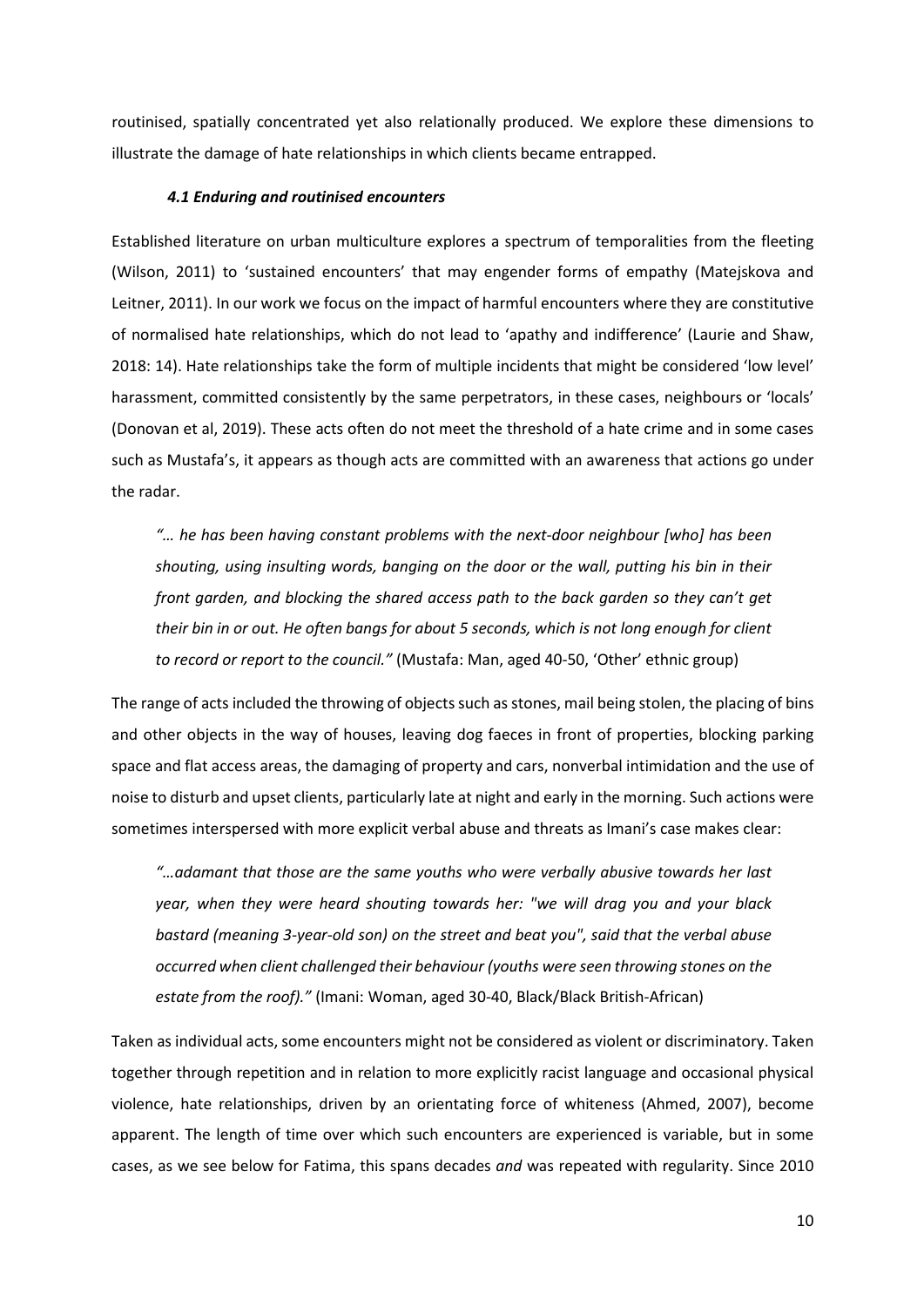she has reported 36 racist incidents to Northumbria Police. Whilst specific perpetrators over this longer timescale may have varied, a relationship was established between Fatima and those identified here as 'lads'. This account suggests a sense of being 'stuck' (Straughan et al, 2020) over an extended period in conditions over which Fatima had limited room for manoeuvre, apart from erecting a fence to prevent incursions.

*"Client has experienced racist abuse in [city] for around 30 years but has gotten worse since her husband died. She says that when she goes out lads shout abuse at her, including threats to cut her up in pieces and threats to rape her - this would happen twice a day sometimes…They were coming into her backyard with their bikes, saying 'we're going to get you', 'there's the n\*\*\*\*\*' and 'why don't you open a corner shop'. She has had tall fence put up since then"* (Fatima: Woman, aged 60-70, 'Other' ethnic group)

Reasons for referral in the case notes of all those experiencing 'hate relationships' are defined by the 'constant' and/or 'ongoing' nature of the harassment. The enduring nature of encounters combine with routinisation, to form what is referred to in the case of Mustafa and his sister as a 'steady stream of harassment'.

*"…these incidents form a steady stream of harassment and bullying that are having an increasingly severe impact on the client's and his sister's lives. To the extent that they genuinely fear that they may be physically attacked and even killed. It is this overall pattern of harassment that is the issue."* (Mustafa: Man, aged 40-50, 'Other' ethnic group)

These normalised (yet not accepted) relationships have a cumulative impact. The ongoing character of violence results in a psycho-social toll, that over time wears victim/survivors down, with significant implications for mental and physical health (Macdonald et al, 2021). In the case of Fatima above, it was recorded that she felt 'degraded, exhausted and very hurt' and would sometimes stay in bed for a week because she 'can't face getting up'. There are several other instances where the mental health of clients is explicitly raised and eight participants (out of 50 filtered cases) reported changes in their physical health such as heart attacks and strokes due to them being subjected to attack, ridicule, but also as we discuss further below; isolation, confinement and inadequate support.

Despite evidence of constancy, there can also be irregular rhythms. As is clear above, the death of Fatima's husband had significant influence on the regularity and severity of this abuse. Incidents may flare up and die down again, due to various interventions, changes in circumstances for either/or victim/survivors and/or perpetrators and even in some cases, changes of season. Yet when they do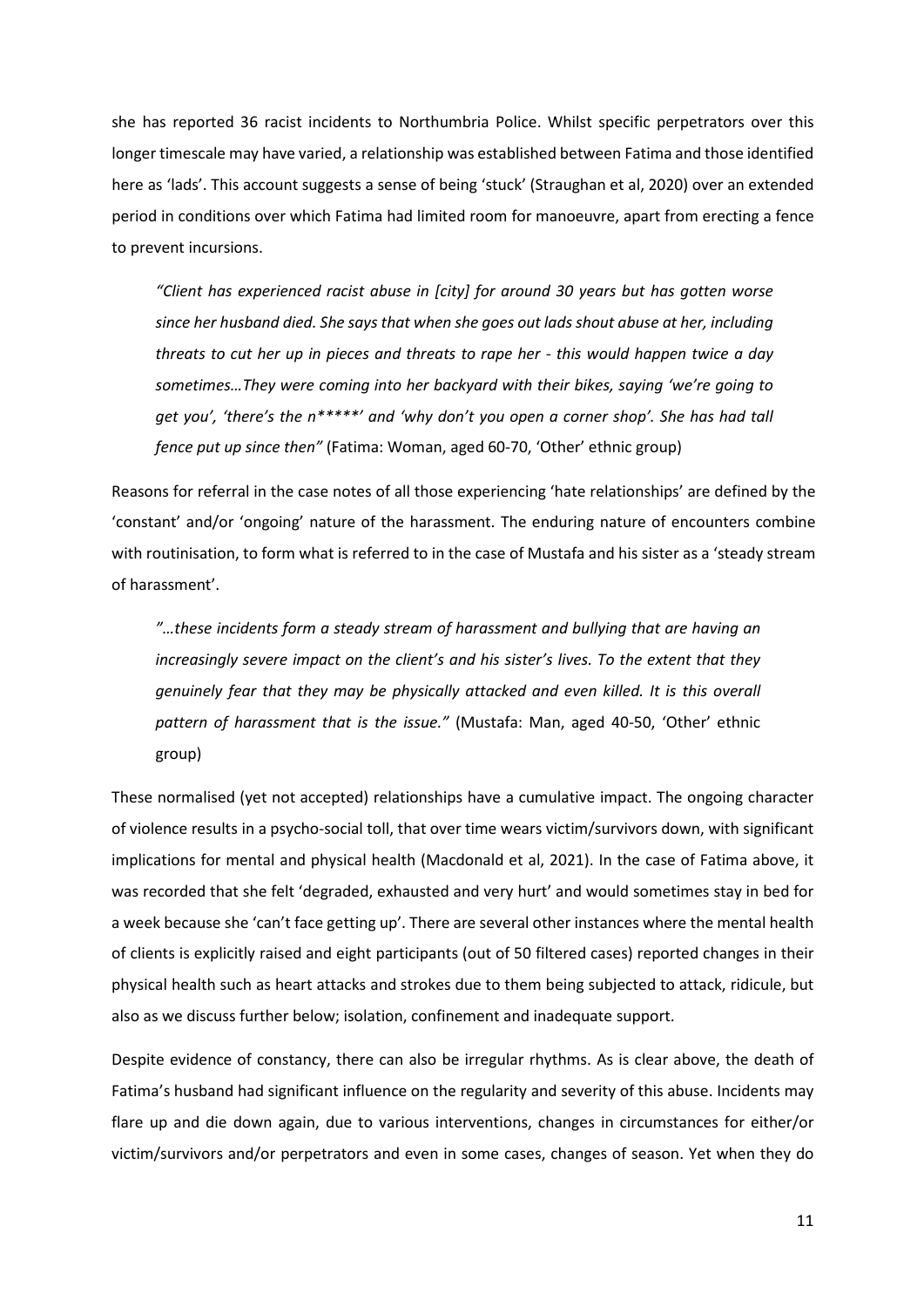begin, they are often repeated with regularity. This can be seen in the case of Aras (Man, aged 30-40, 'Other' ethnic group), where a temporary resolution was achieved through forms of negotiation between perpetrators and victims and apologies were made, but for un-documented reasons, incidents revived*:* 'They have said sorry, but then they start up again'. In addition, as Laurie and Shaw (2018: 13) suggest, 'violence refuses to be bounded by a temporal event and can haunt the future potentials of subjects.' As seen for Layla at the outset of the paper, even in the absence of violence, the prospect of further incidents hangs heavy, and fear has a disabling effect.

#### *4.2 Spaces of familiarity and entrapment*

As we write elsewhere, 'hate relationships might not only exist between individuals but with locations associated with individuals' (Donovan et al, 2019:192). We draw attention here to the home and neighbourhood, which become sites of insecurity, immobility and confinement. As Mason (2005b) notes, for those incidents which constitute harassment though repeated patterns of targeting, 'residential localisation' becomes even more important. In our data perpetrators were mainly nextdoor neighbours, family and friends of those neighbours, those living in the same streets or adjacent roads, or those from the local area who become recognisable (Mason, 2005b) as part of neighbourhood-based routines.

Unlike some writing on conviviality and neighbourliness (Gilroy, 2005; Heil, 2014) the cases referred to here are not always situated within what might be described as ethnically diverse neighbourhoods. Practices of community-based security and support (Phillips, et al, 2007) seem absent in many cases and the sense of isolation from proximate support networks is implicit. Whilst some clients mention positive relations with other neighbours, others experience their localities as what Spicer (2008) calls 'excluding neighbourhoods'; limiting the ability to develop affective ties which as Méndez and Otero (2018) suggest might insulate people from neighbourhood conflict. This has implications for the situational vulnerabilities we discuss in the sense that unwanted attention is directed towards clients who become hyper visible in neighbourhoods characterised by whiteness, deprivation and socioeconomic marginalisation (Clayton, 2008). The consequence of this is racialized territoriality at both local (see Saabir's account) and national (see Rose's account) scales:

*"On the 8th November he was having some work done to the house when the kids threw stones over the wall, cracking a window. Client took photos and reported this to the police.*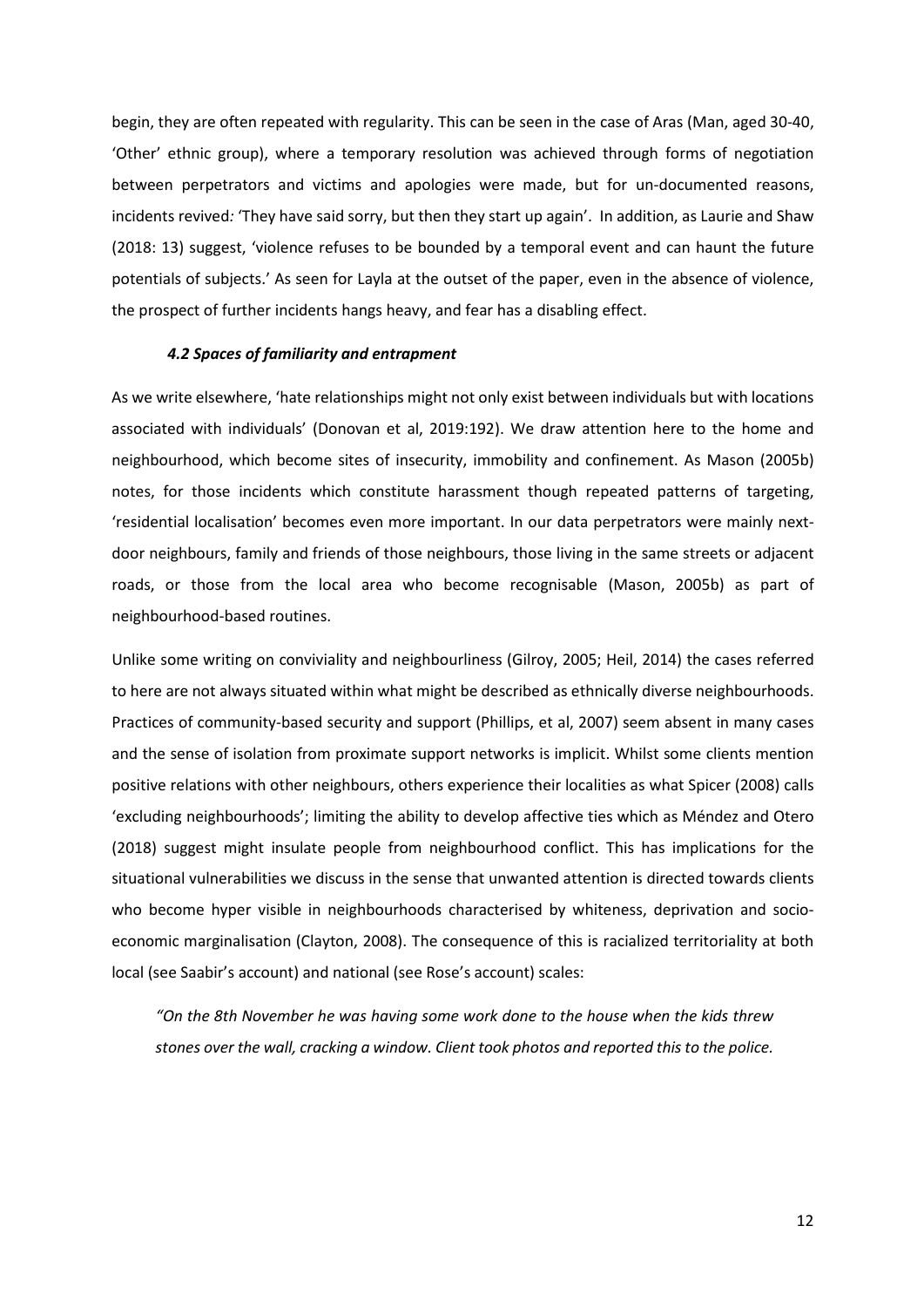*He also went to speak to one of the kid's parents. The kid said: 'this is Leighton Estate[9](#page-13-0) ; you shouldn't be here'."* (Saabir: Man, aged 40-50, Asian British-Indian)

*"She went outdoor and start recording and taking pictures of them. They called her a 'fucking bitch' and told her 'to go back to your fucking country'"* (Rose: Woman, aged 30- 40, Black/Black British-African)

Many of the incidents documented are proximate to the victim's home, or on occasions the home becomes the target. This reduces the ability to avoid, escape, or rework the basis of these relationships. Encounters with those who are familiar *but also* violent, compromises the safety and security that homes should, but often do not, provide (Tyner, 2016). The position of the home within the neighbourhood is also significant. Whilst the home may provide some respite from exposure to harmful encounters beyond its walls, violence cannot be forgotten or entirely escaped. As referenced above in the case of Layla, if the situation remains unresolved, clients continue to be haunted. This fear also means that behaviour is self-regulated. In the following example Faizan, whose family were seeking asylum in the UK and were already struggling with PTSD, became hyper vigilant of their behaviours (such as his young children crying) to avoid 'igniting the neighbours' who had recently moved in below them. The quality of the built environment is significant here. The type (often flats and terraced housing) and tenure of housing means neighbours often live cheek by jowl, where walls, ceilings and floors are thin and where the lives are not as 'private' as they would be in more affluent housing contexts (Koch, 2018).

*"… the new neighbours from downstairs- 4 occasions of banging on the door, shouting abuse ('P\*\*\*' and other words which he couldn't catch), complaining about the noise. Family has been keeping the noise to a minimum and 'feel like thieves in their own home', creeping around to avoid igniting the neighbours.'* (Faizan: Man, aged 40-50, Asian/Asian British-Pakistani)

In other cases, racism is perpetuated within the home. There are examples (as seen for Fatima above) of perpetrators physically entering the home-space of the backyard but hate relationships can also develop through intimate familial relations. While Valentine et al (2015) highlight that in some families defined by racial diversity, there is a need (based on love and obligation) to find a 'moral proximity', it is also true that difference can be treated as a threat, disrupting 'idealised imaginings of how family 'ought to be'' (p. 292). In our study there is evidence of racism directed at family members. Living with difference is literally played out in ways that expose the situational vulnerabilities of clients and

<span id="page-13-0"></span><sup>9</sup> This is relatively self-contained housing estate of mostly newer properties set within a larger multi-ethnic residential urban area in one of the most deprived parts of this city.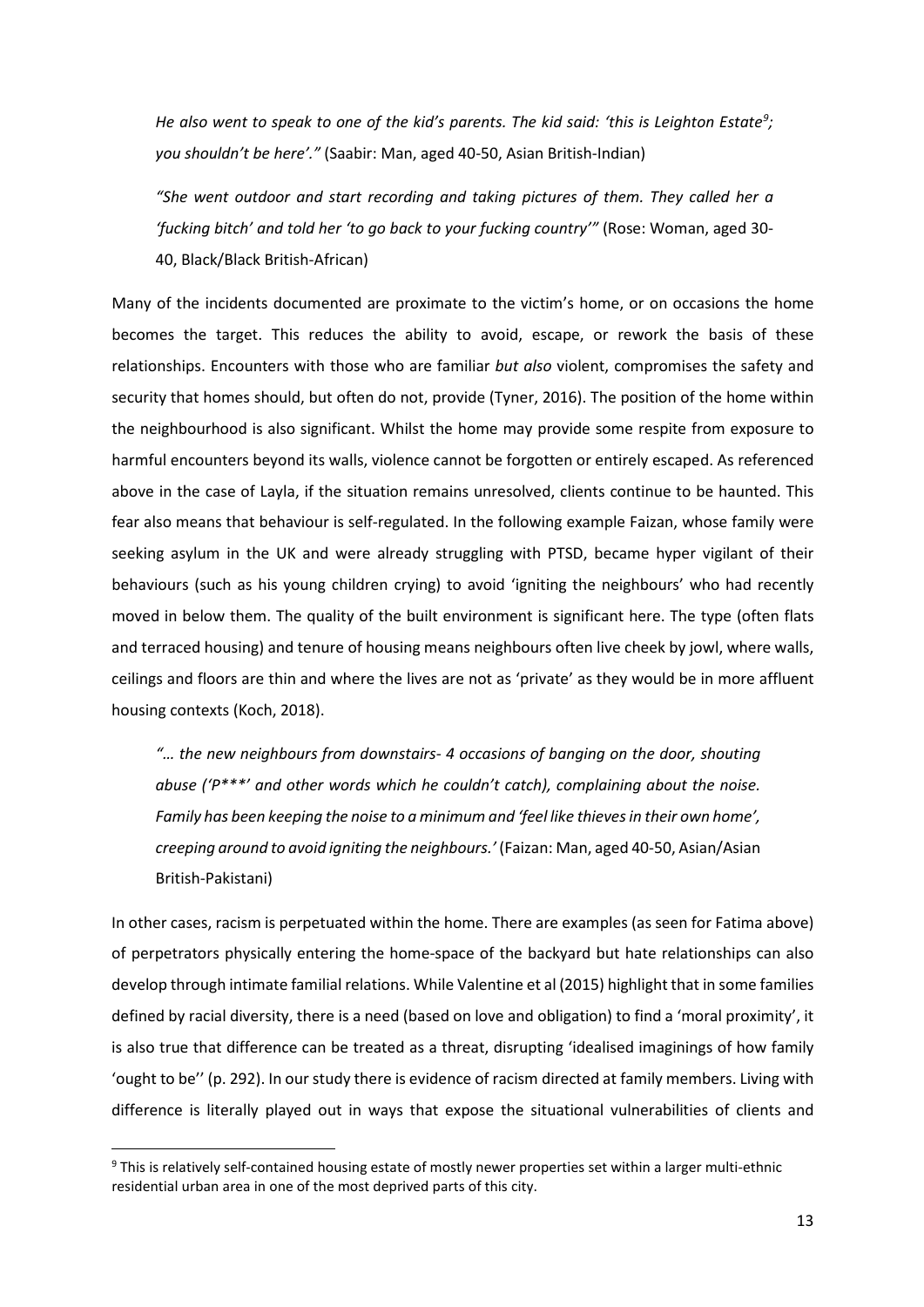intersections of racialised and gendered violence (Hopkins, 2019). For example, Nala, continued to share a house with an ex-partner who was physically abusive towards her and her children as well as overtly racist towards them and others. This stark hate relationship appears akin to post-separation abuse that can result from a domestically violent and abusive relationship.

*"Ex-partner's racist attitudes and behaviour became worse and worse throughout the last two years. This included things like humiliating black waiting staff at Nando's, talking about 'immigrants' and 'wanting his country back', praising Trump and his racist attitudes, humiliating her older son for his choice of (black) music and dance styles."* (Nala: Woman, aged 40-50, Black/Black British-African)

There is also a dangerous ambiguity at work in some experiences of home life and the 'outside world'. For those subjected to hostility, there is a fear of leaving the home in anticipation of confrontations (see Fatima's account above and below). In other examples (see Ali below), the reverse was the case – where he would avoid returning home. In both cases, the home space become a source of fear. Such risks were actively navigated (Hall and Bates, 2019), but in so doing, a further layer of unfreedom materialises; a sense of carcerality (Moran et al, 2018).

*"Client says that she feels like a prisoner in her home…If she goes out she has to check that there's no-one around, and she ends up not going out at all."* (Fatim**a**: Woman, aged 60- 70, 'Other' ethnic group)

*'I'm trying to keep myself at work rather than staying at home'* (Ali: Man, aged 40-50, unknown ethnic group)

### *4.3 Relations of entrapment*

Drawing attention to the entrapments that hate relationships produce, requires consideration of the forces that give weight and longevity to these experiences. This moves our attention away from direct forms of intentional violence perpetrated by identifiable offenders, to think through how hate relationships are also constituted in relation to 'intimate violence [that] may be tacitly or explicitly sanctioned by states and institutions. (Pain and Staeheli, 2014: 344). The case notes do not always speak to direct forms of institutional violence – but in all cases constitute part of a landscape and atmosphere of harm. The cumulative toll on health and wellbeing is exacerbated by the (in)actions of key local institutions which includes not taking clients claims seriously, being dismissive and failing to adequately record incidents; 'where doing nothing is a cause of harm' (Laurie and Shaw, 2018: 9). For Jo and her family, the fact the Police have failed to take seriously their experiences has stretched this hate relationship out for years.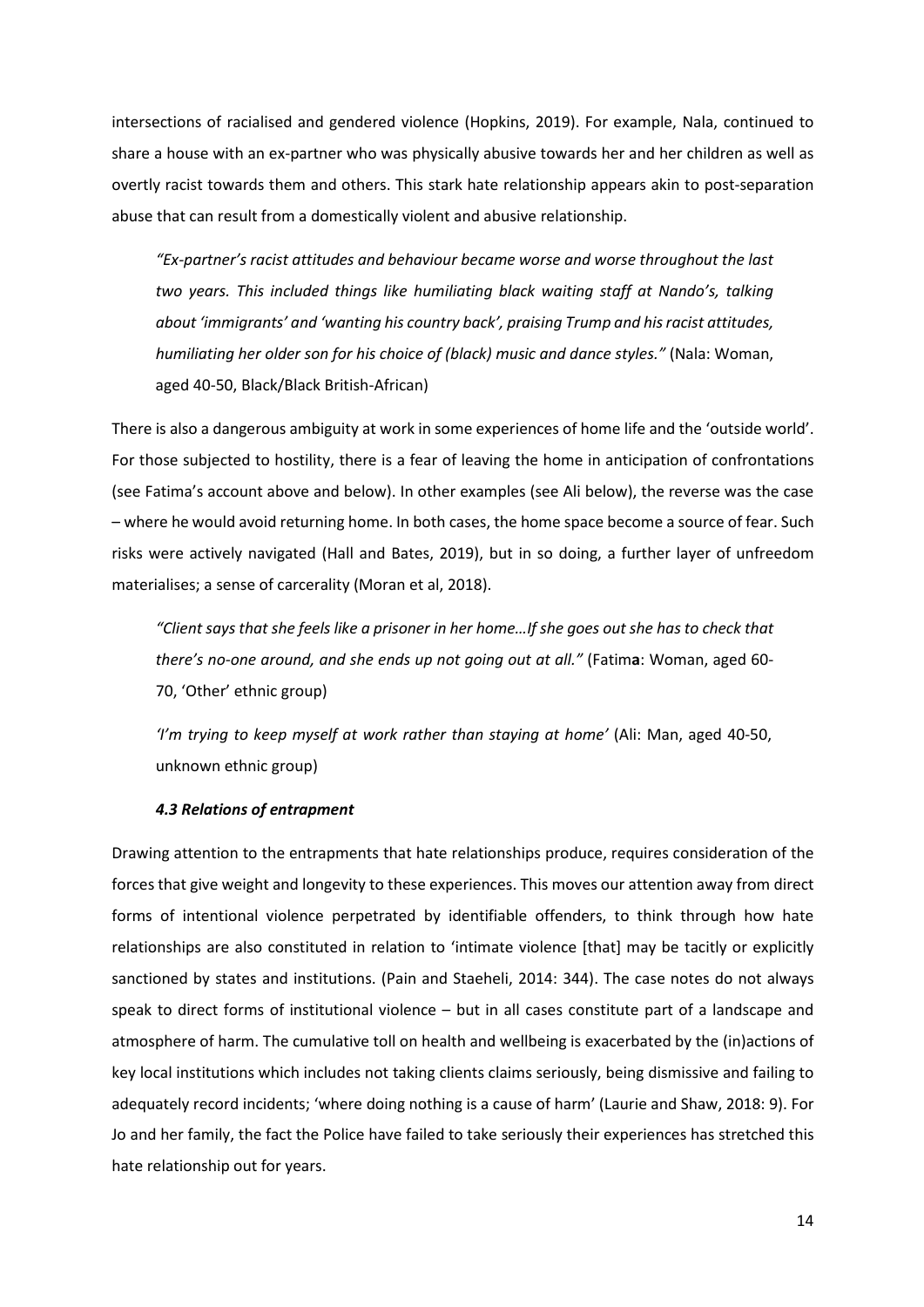*'The effects of all this over the past 4 years have been immense. Husband has faced huge amounts of stress and humiliation in visiting court, solicitors, police stations etc. 'Son's mental health and wellbeing have been hugely affected.'* (Jo: Female, aged 40-50, White British, husband also identifies White British but racially targeted due to 'darker tone')

Some clients are more explicitly forced into and trapped within hate relationships because of limits on freedom of movement. Those subject to the asylum system, for example, have no control over where they live and the nature of their accommodation (Kissoon, 2010). Forced dispersal across the country into often inadequate accommodation can occur at short notice. In one such case the family had been moved from a city in the English Midlands (where they were relatively happy) to a city in North East England. For those seeking asylum, housing is privatised (Darling, 2016) and there has been much controversy over this provision in the region amidst an explicitly 'hostile environment' policy context (Cassidy, 2020). Upon their relocation they have experienced '…problems everyday going to school or shopping, with neighbours swearing at them and being racially abusive'. After several months, the family were re-housed again, (in another northern English city) despite their appeals. .

Most, although not all, cases examined took place in deprived neighbourhoods and social housing (21 out of 34 cases). For these residents, our data suggests Housing Associations (HAs) play a crucial role in re-producing both the likelihood of, and harm caused by, hate relationships. As a key part of the UK social housing landscape, HAs are not-for-profit organisations that own, let, and manage rented housing, often to those on low incomes. They have a responsibility to maintain properties and ensure the safety of homes that are fit for habitation. One the main obstacles in allowing HAs to adequately respond to incidents is that they do not have the authority to intervene, yet as mentioned above, the Police are often unwilling to recognise the situation as serious enough to pursue. There is evidence to suggest that in some situations HAs have not taken seriously justified requests of tenants which would help them to better deal with harassment. For example, requests for a walled garden to prevent unwanted incursions were turned down and in another case the client's request for help paying for insulation to be fitted in alcoves to prevent noise-based harassment was unsuccessful.

In other cases, there is evidence that local authority Anti-Social Behaviour teams and the Police, have colluded with perpetrating neighbours exacerbating isolation, for example, to minimise the chances that the surveillance technology would pick up the level of disturbance being experienced. There is an emphasis here on the pacification of offenders, which speaks to institutional indifference and arguably institutional racism. Again, we can see parallels with the domestic violence literature which emphasises the collusion with and condonement of men's violence by the criminal justice system (Hanmer, 2004). The result for those who are victimised is a further sense of entrapment as routes to recognition and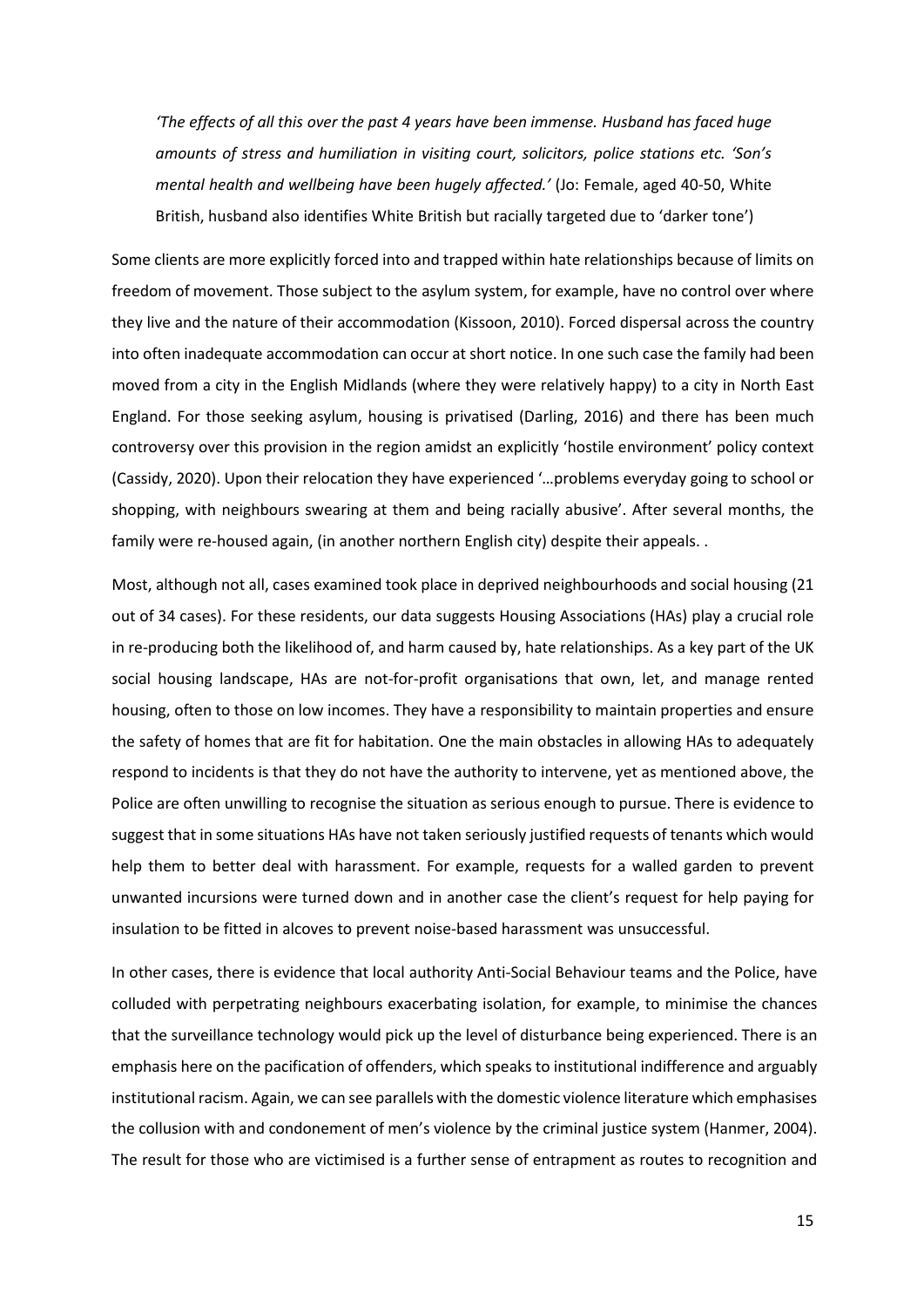support are narrowed. This excerpt from an e-mail sent by Raha whose family had experienced multiple incidents, including incursions onto her property, provides evidence of feelings of frustration and distrust. She had been logging incidents with the Neighbourhood Housing Team, but reached a point where she has stopped reporting due to a lack of action

*'From being a victim of hate on several occasions and the police refusing to put CCTV cameras up and now gaining access to my property back garden without my consent has added fear stress and invaded my privacy. I have reported this once again to the council who have said they can't do anything about it as it is a private landlord and to contact the police... I am feeling very vulnerable at this moment of time and embarrassed I am trapped in my own home and the council and the police are doing nothing'.* (Raha: Woman, aged 30-40, Asian/Asian British-Bangladeshi)

Clients become entrapped in enduring and spatially concentrated relationships that produce vulnerabilities, not due to their own identities, nor through problems innate to neighbourhoods, but through the relations that sustain fertile ground for hate relationships to take hold. While not all institutional responses were perceived as negative, the sense of not being believed and not possessing adequate evidence for a concerted response that would alter the situation, was clear.

# **5. Resistance, negotiation and escape**

Clients were not entirely reliant on local institutions in their responses. As Browne et al, (2011) illustrate in relation to LGBT safety, community led responses emerge through recognition of inadequate formal responses. Willingnessto become involved in the advocacy process already signifies a challenge to the direction of stigmatisation (Donovan et al, 2019). Despite the habitual and normalised status of hate relationships, and the manner in which structural violence might become taken for granted (Laurie and Shaw, 2018), experiences of hate, are not deemed acceptable by victim/survivors.

In addition to the self-regulation noted above in Faizan's case, there is evidence of clients attempting to negotiate with perpetrators. We have noted that everyday negotiations of difference are central to the encounter literature. However, there is a dearth of work considering the type of negotiations seen in our case notes, pro-actively initiated by the victim/survivor with the aim of de-escalating situations and altering the terms of the relationship. The case notes speak to some courageous efforts to confront perpetrators, their families and acquaintances, despite the clear risks involved. For example, we saw in the case of Saabir, that the client took photos of a cracked window, reported the incident to the police and spoke to the parents of the perpetrators. In some cases, such as for Gloria, this form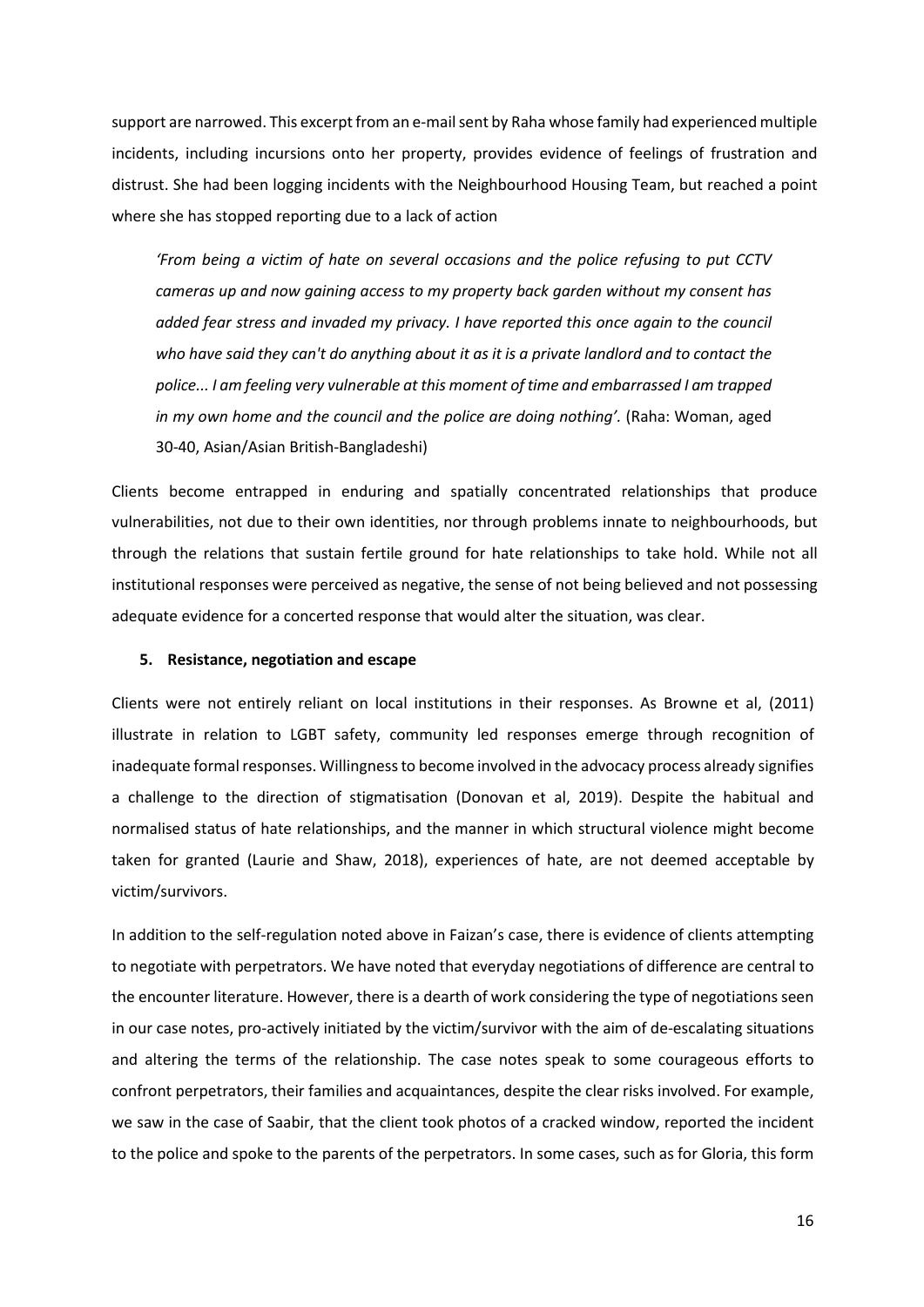of victim led negotiation yielded relative success in allowing for a less tense co-existence when confronting parents of a young neighbour consistently targeting them and their property.

*"They have spoken to his mother, who did offer to pay for the damage, but told her they simply wanted his behaviour to stop. Since then things have been quieter, and they have been experimenting with parking closer to the house. However, they are deeply affected by this.*' (Gloria: Female and male, aged 50-60, Black/Black British-African)

However, such action rarely brought about longer-term resolutions, keeping the attention at bay before harassment re-commenced. Nor did it prevent the longer-term damage of being 'deeply affected'. A further way in which clients look to respond is through making adjustments to their home by installing protective and surveillance equipment which both allow for a record of (visible) acts and as a preventive device to discourage harassment. Some take these actions on the advice of the Police, HA or local authority, while others act independently. This is a demonstration of pro-active resistance, but also evidence of the additional burdens placed on victim/survivors to resolve these situations.

In extending this point, we finally turn to the most evident manoeuvre out of/away from hate relationships. Many of the cases analysed do not end in a clear resolution and records often cease when contact is lost or when the client indicates they no longer require such services. However, one of the main ways in which resolutions do seem to occur is through physical movement. Where the client is living in privately owned or rented properties this may take place without the knowledge of the advocacy service and is only discovered through unanswered calls, letters or emails. However, for those in social housing these processes are more clearly documented.

For some clients, such as Mustafa and sister, experiences of the region are alienating and exclusionary, including, but extending beyond experiences in and around the home. This necessitated a movement away, in a similar way that Vickers et al (2018) discuss moving away as a possible route to improving employment prospects for new migrants.

*"Client is beginning to think about moving South as he feels that the people and police in Newcastle are racist in general - he has been spat at in the shops and feels very unwelcome at the doctors etc."* (Mustafa: Man, aged 40-50, 'Other' ethnic group)

For others, it is specific neighbourhoods and housing arrangements they wish to move away from. For Nyasha, over time with diminishing prospects for things improving and with the help of a supportive housing officer, movement to an alternative home in the same city is seen as effective in bringing about a more hopeful future for her and her son.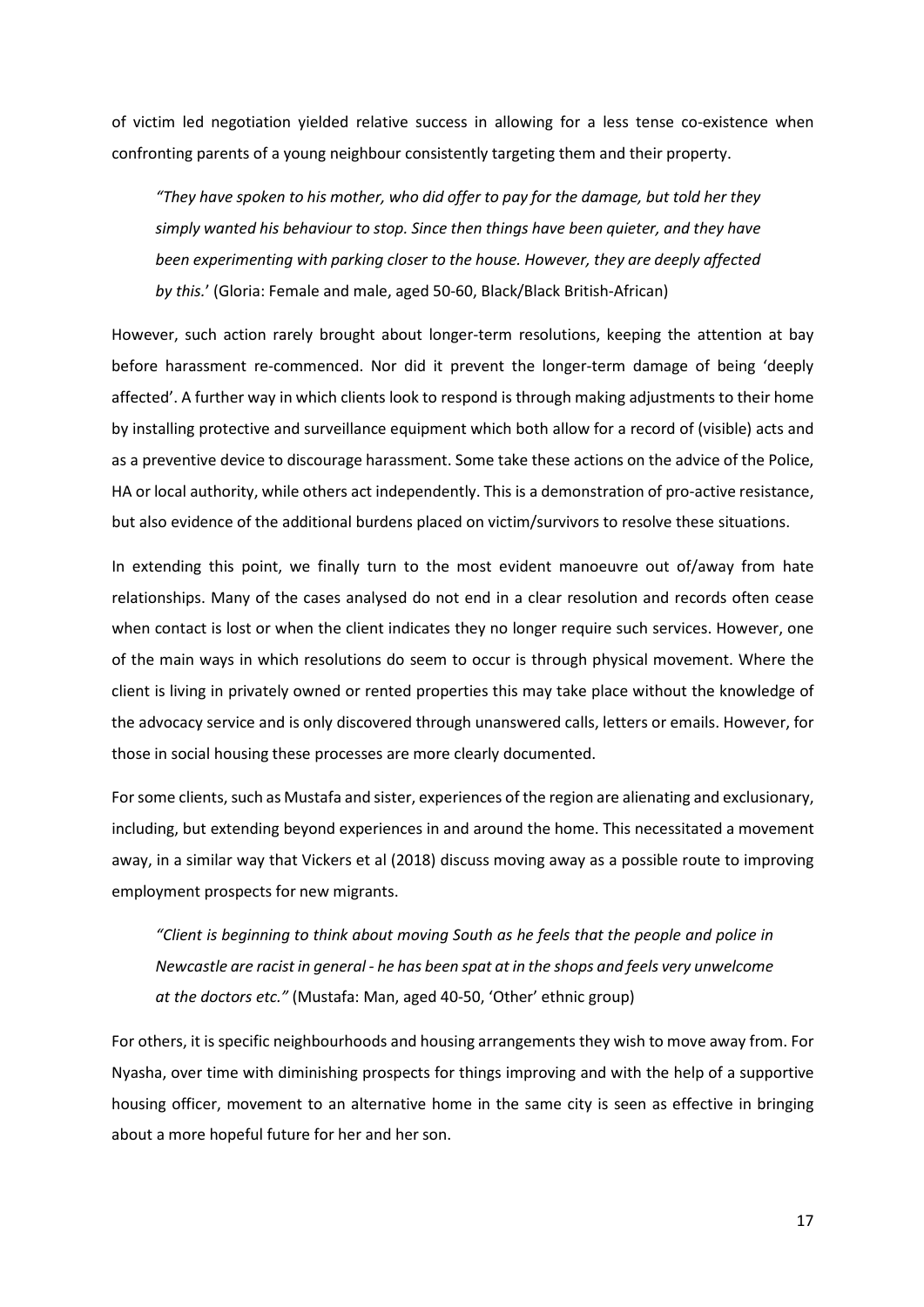*"The lady from [HA] came out to see her the day before and was very supportive; she wishes she'd known about their Victim Support service sooner. The lady has put her down as a priority to move home, which the client has decided she would like to do. She said she feels that she has a future now"* (Nyasha: Female, aged 40-50, 'Other' ethnic group)

As noted in relation to the experiences of asylum seekers, some clients have no influence over such re-location. Others can exercise a degree of choice but may be hampered by the lack of recognition that characterises hate relationships. Such an absence of evidence restricts escalation and prioritisation by local authorities and HAs. Others may need to balance additional considerations and commitments. Some clients may have established support networks, employment and/or school places locally. . Nyasha, for example, originally expressed reluctance to moving is tied to the potential disruption caused and a reticence to upend lives because of the actions of others.

*"Advocate explains that the client doesn't want to move, because "her house is there, and it is close to her son's school, where she also works"."* (Nyasha)

In some cases, the difficulties involved in moving, may result in financial penalties, practical difficulties and unwanted effort and additional investments (e.g. specially adapted homes, decorated homes). For others, such as Rose, moving home offered little hope that scenarios would improve due to the limited options within both private rental sector and the social housing system where residents would be placed in poor housing or neighbourhoods deemed 'unsafe':

*"She was offered a house by [HA], but she doesn't want to move because it has one bedroom less that the current home and she doesn't want to get rid of furniture it has cost her to buy or to start everything (in terms of decorating) from scratch... Police have advised her that the area she has been offered is unsafe and not a good area. She would rather not move at all."* (Rose: Woman, aged 30-40, Black/Black British-African, Newcastle)

Escape through mobility highlights that harmful encounters are experienced as enduring situated relationships concentrated in and around the home. It also speaks to additional burdens placed on those already subjected to racism: a requirement to adapt to their own marginalisation and move away, rather than a concerted systemic effort to deal the practices that sustain such relationships.

# **6. Conclusions**

Much of the literature dealing with urban encounters focuses on how risky and fraught interactions speak to the contingency of identity and belonging, with a central concern for progressive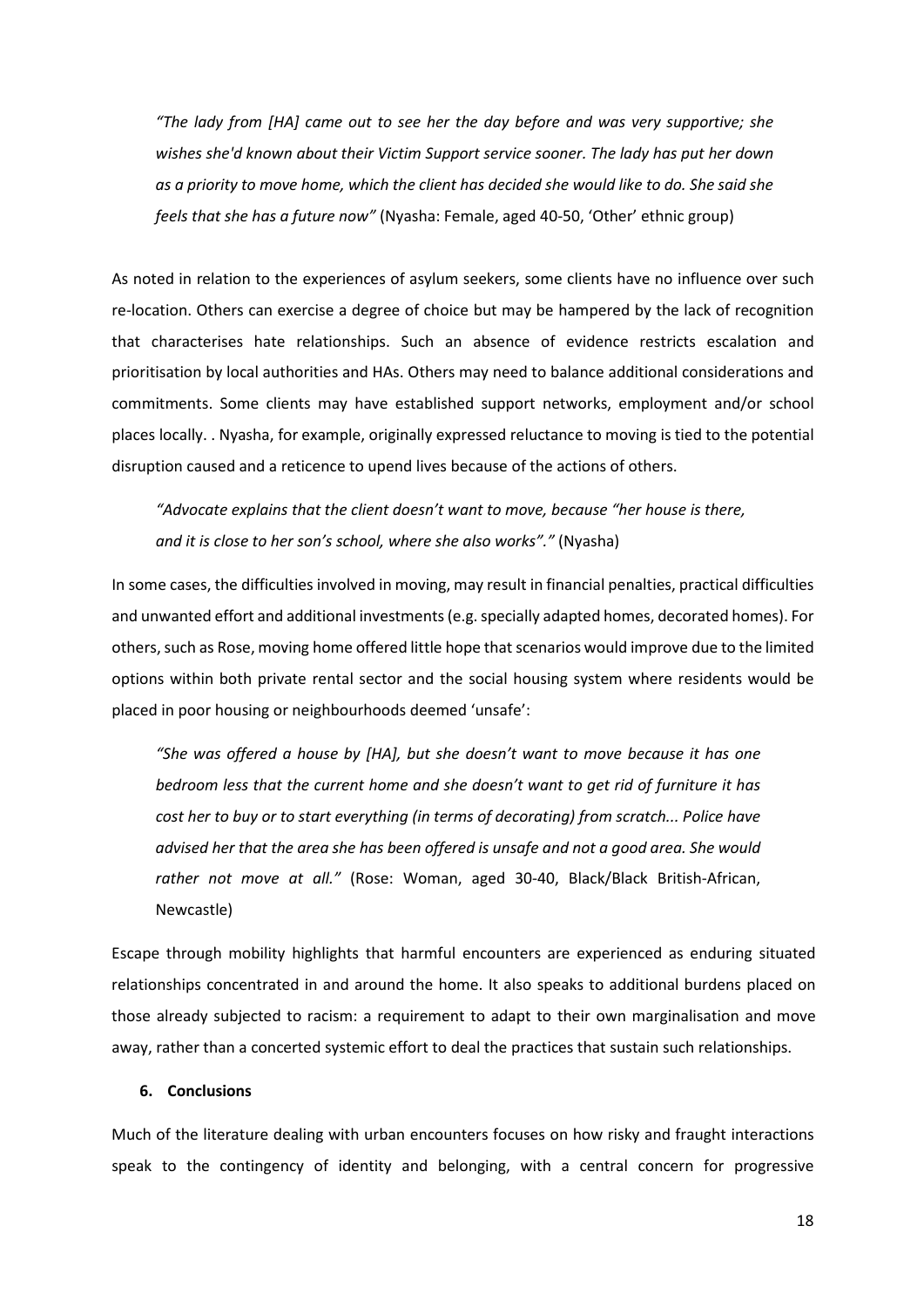potentialities. Whilst we value the counter-politics of thinking through identities that are subject to re-working, our research highlights that the terms, risks and burdens of different forms of encounter require further consideration. We highlight the unevenly distributed risks that the 'throwntogetherness' (Massey, 2005) of specific urban places might present, where power geometries condition the manner of negotiations. We draw attention to how patterns of encounters form in neighbourhoods through routines of familiarisation, in violent, exclusionary and racialised forms. We have illustrated this through cases recorded by a hate crime advocacy organisation in North East England to show that for a significant number of clients, enduring and often what is seen as 'low level' violence accrues in and around the home in the form of 'hate relationships'.

Through 'hate relationships', we address the call from Laurie and Shaw (2018: 10) to 'better comprehend violence in its multiple forms'. We draw upon the domestic violence literature to suggest there are parallels with patterns of coercion and control, which are often unidentified, mis-identified or condoned by those in positions of authority. Akin to experiences of domestic violence, the temporal and spatial dimensions of such relationships include a drawn-out psycho-social toll, feelings of insecurity and experiences of entrapment. We recognise our study brings attention to specific manifestations of racism, and that discrimination is not solely experienced through such relationships. We also acknowledge the experiences discussed in this paper are not representative of all racialised lives in the region and do not capture the full and complex experience of those working with the advocacy organisation. At the same time, given these are often hidden experiences which intensify marginalisation in often unbearable ways, there is a vital specificity to accounts which we can reasonably assume speak to a wider phenomenon.

Employing the language of a relationship not only allows us to recognise the temporal nature of these forms of racist violence, but also the socio-spatial connections between individual actions, places and wider relations that frame the possibility of harmful encounters. As such there is a need to recognise the power of both situated moments of encounter as violent everyday realities and the relational connections *seemingly* beyond those moments. Despite evidence of active and courageous forms of negotiation, the forces at work through everyday encounters condition resistant acts. We draw attention to embedded inequalities of 'race' and class, but also institutional practices that facilitate entrapment. We explore situations in which victim/survivors are concentrated in often marginalised neighbourhoods and residualised housing tenures where tensions are heightened, but where institutional responses are too often characterised by lack of proof, disbelief, and forms of collusion. This seems particularly important when considering the dynamics of racisms experienced in places that have been most adversely affected by a 'chronic urban trauma' (Pain, 2019).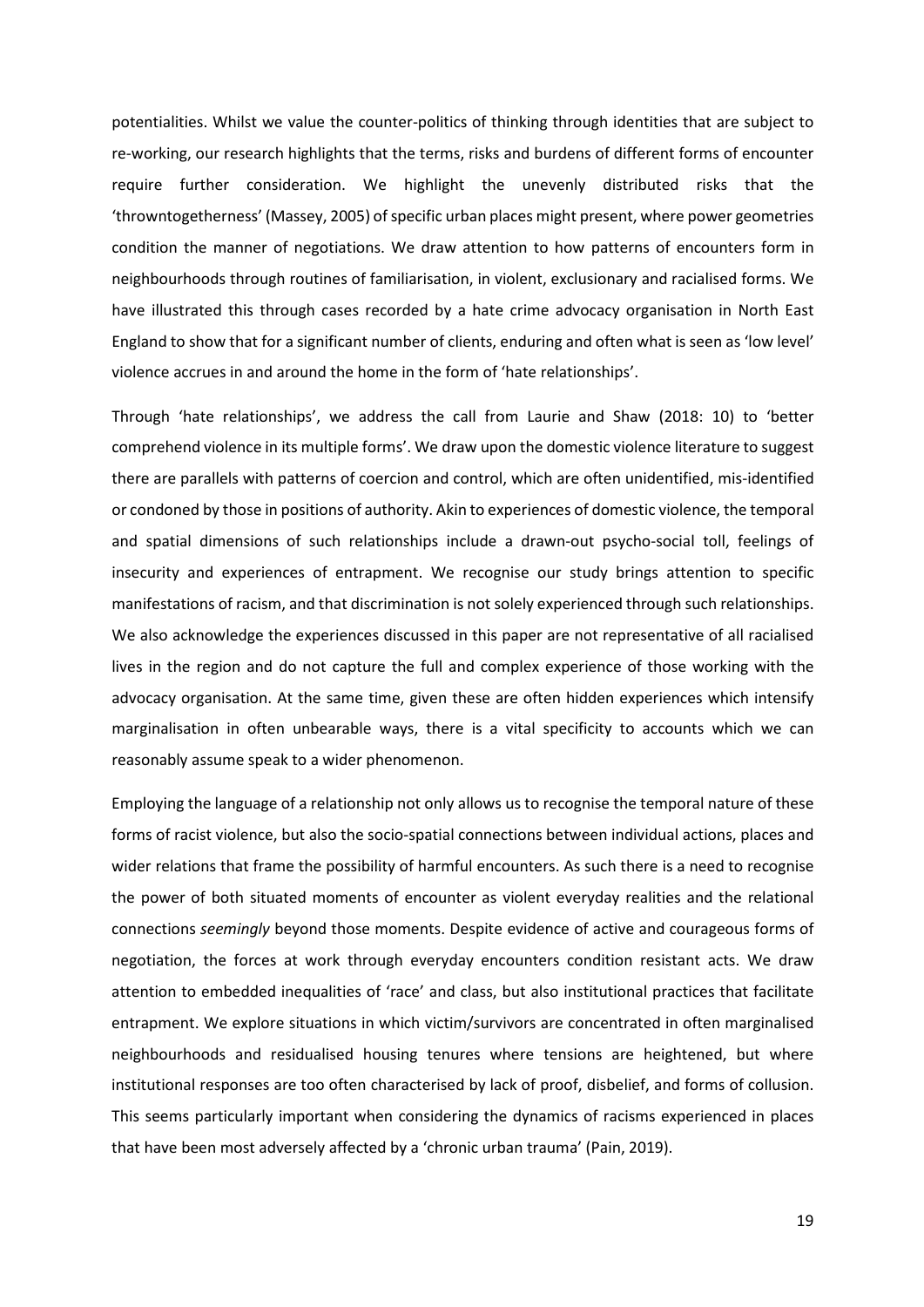Crucially, any efforts to thin out 'the accumulation of racial difference' Nayak (2010: 2374) must deal with the concentrated, enduring and cumulative nature of harmful encounters and their relations to broader power geometries of 'race' and racism. We suggest that closer attention must be paid to the violent force of encounters which cumulatively build through space and time, re-producing racialised power relations as a slow psycho-social toll and an overwhelming force. These are encounters that are hard to escape and which restrict more progressive possibilities. Perhaps more than a bump, hiss or scratch (Nayak, 2017) our research speaks to experiences defined by a persistent and sometimes deafening white noise. Action to prevent hate relationships and the encounters that constitute them, requires progress on multiple fronts that are sensitive to place based dynamics. This includes, but is not limited to practices of housing, criminal, racial and social justice – with the desire to be free from harmful encounters at the very centre.

# **References**

Ahmed S (2000) Who knows? Knowing strangers and strangerness. *Australian feminist studies*, 15(31): 49-68.

Ahmed S (2001) The organisation of hate. *Law and Critique* 12(3): 345-365.

Ahmed S (2007) A phenomenology of whiteness. *Feminist theory* 8(2): 149-168.

Allport GW (1954) *The nature of prejudice*. Cambridge MA: Perseus Books.

Amin A (2002) Ethnicity and the multicultural city: living with diversity. *Environment and Planning A* 34(6): 959-980.

Askins K (2015) Being together: Everyday geographies and the quiet politics of belonging. *ACME: An International Journal for Critical Geographies* 14(2): 470-478.

Askins K and Pain R (2011) Contact zones: participation, materiality, and the messiness of interaction. *Environment and Planning D: society and space* 29(5): 803-821.

Back L, Keith M, Khan A, Shukra K and Solomos J (2002) New Labour's white heart: politics, multiculturalism and the return of assimilation. *The Political Quarterly* 73(4): 445-454.

Back L, and Sinha S (2016) Multicultural conviviality in the midst of racism's ruins. *Journal of Intercultural Studies* 37(5): 517-532.

Bonilla-Silva E (2006) *Racism without racists: Color-blind racism and the persistence of racial inequality in the United States*. Lanham MY: Rowman & Littlefield Publishers.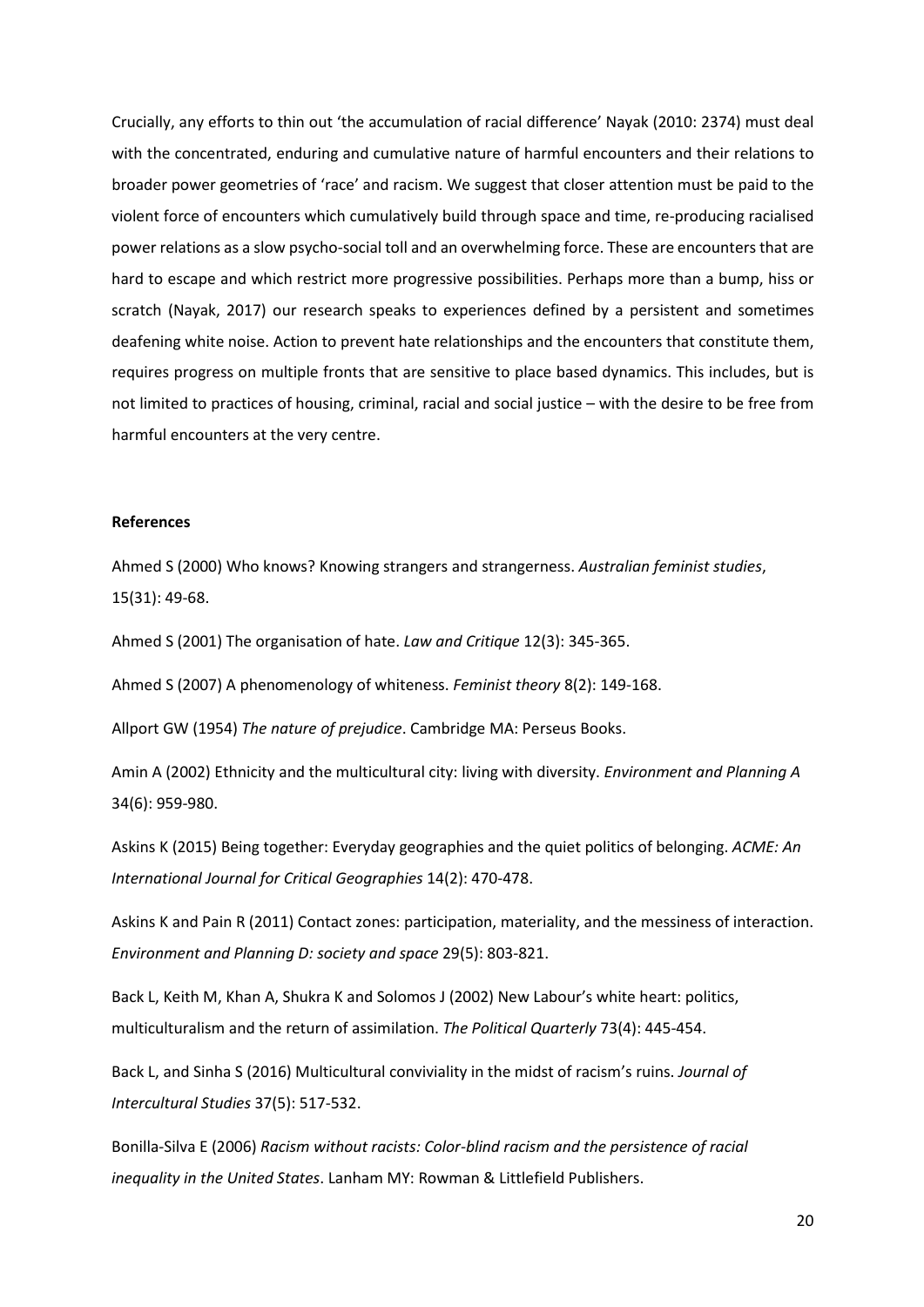Browne K, Bakshi L and Lim J (2011) 'It's Something You Just Have to Ignore': Understanding and Addressing Contemporary Lesbian, Gay, Bisexual and Trans Safety Beyond Hate Crime Paradigms. *Journal of Social Policy* 40(4): 739-756.

Butcher M (2019) Re-working encounter: the role of reflexivity in managing difference. *Social & Cultural Geography* 20(9): 1198-1217.

Cassidy K (2020) Housing, the hyper-precarization of asylum seekers and the contested politics of welcome on Tyneside. *Radical Housing Journal* 2(1): 93-117.

Clayton J (2008) Everyday geographies of marginality and encounter in the multicultural city in Dwyer C and Bressey C (eds) *New geographies of race and racism*, pp. 255-268.

Clayton J (2009) Thinking spatially: towards an everyday understanding of inter-ethnic relations. *Social & Cultural Geography*, 10(4): 481-498.

Clayton J, Donovan C & Macdonald S J (2016) A critical portrait of hate crime/incident reporting in North East England: The value of statistical data and the politics of recording in an age of austerity. *Geoforum*, 75: 64-74.

Cook J, Dwyer P and Waite L (2011) 'Good relations' among neighbours and workmates? The everyday encounters of Accession 8 migrants and established communities in urban England. *Population, Space and Place* 17(6): 727-741.

Darling J (2016) Privatising asylum: Neoliberalisation, depoliticisation and the governance of forced migration. *Transactions of the Institute of British Geographers*, 41(3): 230-243.

Darling J and Wilson HF (eds). (2016) *Encountering the city: Urban encounters from Accra to New York*. London: Routledge.

Donovan C, Clayton J, Macdonald SJ, Ungureanu C and Knight, M (2021) *Exploring 'hate relationships' through Connected Voice's Hate Crime Advocacy Service: Final project report* 

Donovan C and Hester M (2014) *Domestic Violence and Sexuality: What's Love Got to Do with It?* Bristol: Policy Press.

Gilroy P (2000) *Against race: Imagining political culture beyond the color line*. Cambridge MA: Harvard University Press.

Gilroy P (2004) *After empire: Melancholia or convivial culture?* London: Routledge.

Gilroy P (2005) Melancholia or conviviality: The politics of belonging in Britain. *Soundings* 29: 48-59.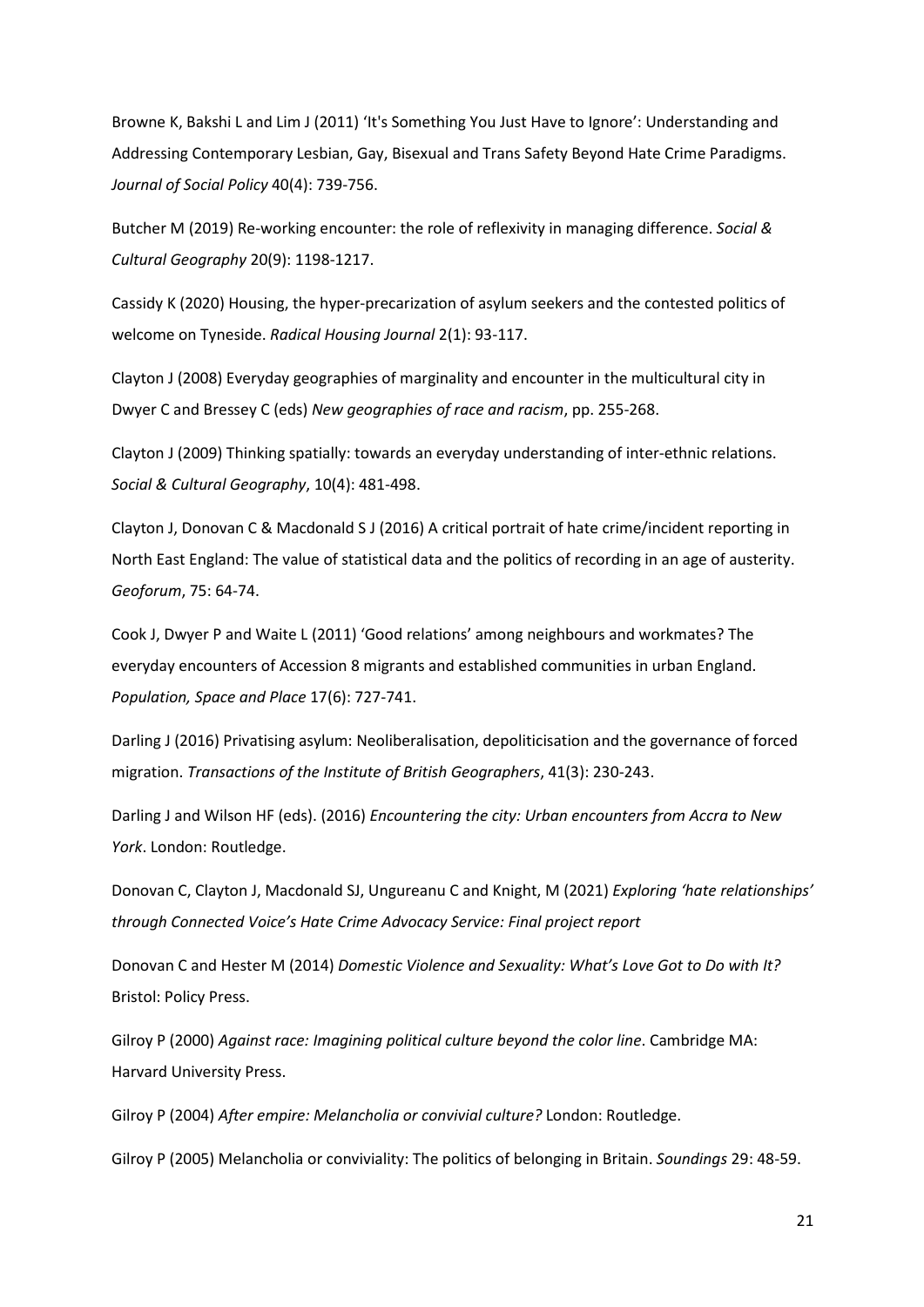Gilroy P, Sandset T, Bangstad S and Høibjerg GR (2019) A diagnosis of contemporary forms of racism, race and nationalism: a conversation with Professor Paul Gilroy. *Cultural Studies* 33(2): 173-197.

Goffman E (1961) *Encounters: Two studies in the sociology of interaction*. Indianapolis IN: Bobbs Merrill.

Hall E and Bates E (2019) Hatescape? A relational geography of disability hate crime, exclusion and belonging in the city. *Geoforum* 101: 100-110.

Hambly O, Rixom J, Singh S and Wedlake-James T (2018) *Hate crime: a thematic review of the current evidence*. London: UK Home Office.

Harris A (2014) Conviviality, Conflict and Distanciation in Young People's Local Multicultures, *Journal of Intercultural Studies*, 35(6): 571-587.

Heil T (2014) Are neighbours alike? Practices of conviviality in Catalonia and Casamance. *European Journal of Cultural Studies* 17(4): 452-470.

Heil T (2019) Conviviality on the Brink. Mecila Working Paper Series, No. 14, São Paulo: The Maria Sibylla Merian International Centre for Advanced Studies in the Humanities and Social Sciences Conviviality-Inequality in Latin America.

hooks, b (1992) *Black looks: race and representation*. Boston, MA South End Press.

Hopkins P (2019) Social geography I: Intersectionality. *Progress in Human Geography* 43(5): 937–947.

Hopkins P, Clayton J and Tell MAMA (2020) *Islamophobia and Anti-Muslim Hatred in North East England*, Newcastle University[. https://www.tellmamauk.org/wp-](https://www.tellmamauk.org/wp-content/uploads/2020/06/ISLAMOPHOBIA-AND-ANTI-MUSLIM-HATRED-IN-NORTH-EAST-ENGLAND-090620.pdf)

[content/uploads/2020/06/ISLAMOPHOBIA-AND-ANTI-MUSLIM-HATRED-IN-NORTH-EAST-ENGLAND-](https://www.tellmamauk.org/wp-content/uploads/2020/06/ISLAMOPHOBIA-AND-ANTI-MUSLIM-HATRED-IN-NORTH-EAST-ENGLAND-090620.pdf)[090620.pdf](https://www.tellmamauk.org/wp-content/uploads/2020/06/ISLAMOPHOBIA-AND-ANTI-MUSLIM-HATRED-IN-NORTH-EAST-ENGLAND-090620.pdf) 

Hou J (2016) Deadly and Lively Encounters. In: Darling J and Wilson H (eds) *Encountering the City*, London: Routledge, pp. 221-228.

Jones H, Neal S, Mohan G, Connell K, Cochrane A and Bennett K (2015) Urban multiculture and everyday encounters in semi-public, franchised cafe spaces. *The Sociological Review* 63(3): 644-661.

Kissoon P (2010) From persecution to destitution: a snapshot of asylum seekers' housing and settlement experiences in Canada and the United Kingdom. *Journal of Immigrant & Refugee Studies*, 8(1): 4-31.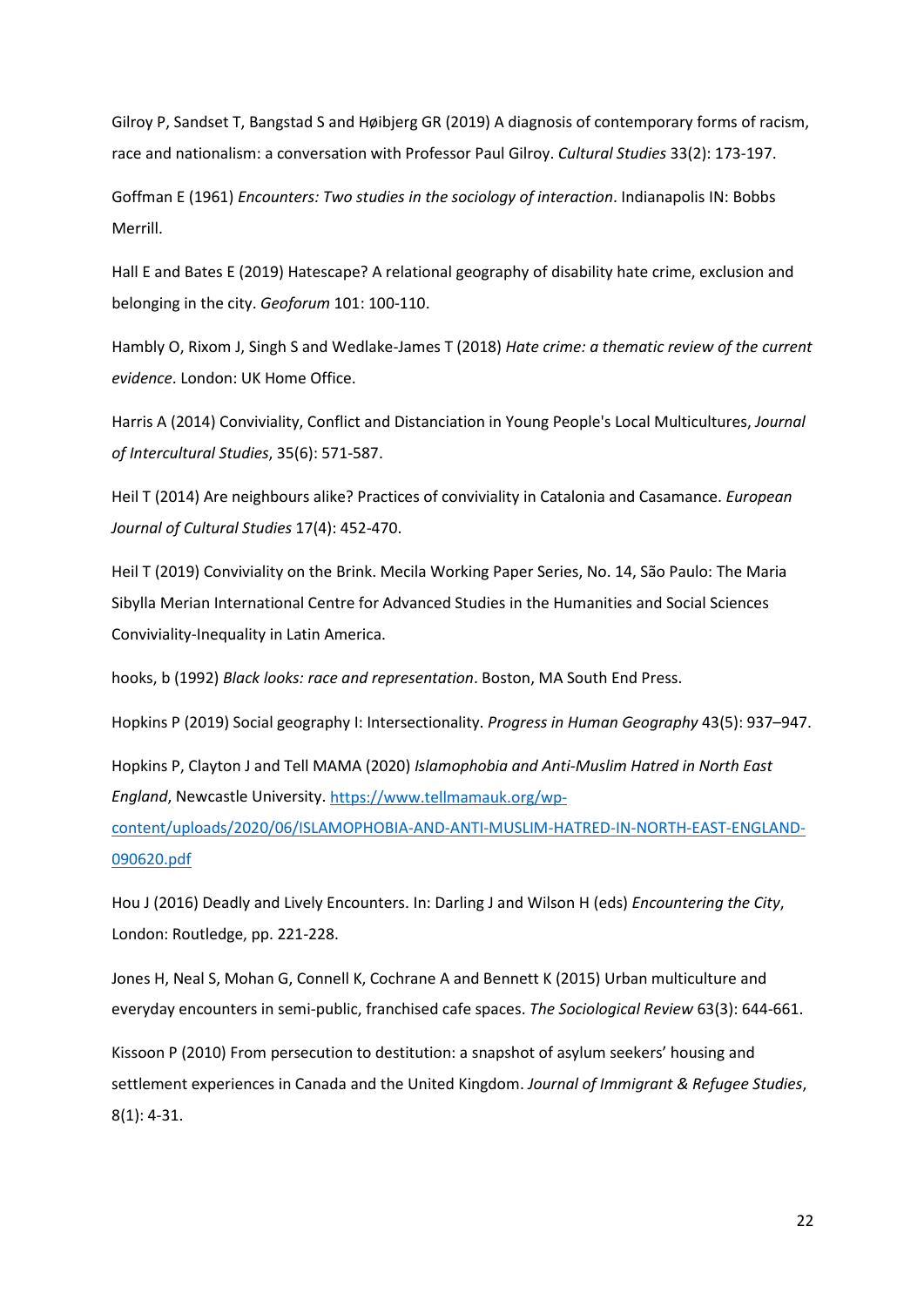Koch I (2018) From welfare to lawfare: environmental suffering, neighbour disputes and the law in UK social housing. *Critique of Anthropology* 38(2): 221-235.

Laurie EW and Shaw IG (2018) Violent conditions: The injustices of being. *Political Geography* 65: 8- 16.

Laurier E, Whyte A and Buckner K (2002) Neighbouring as an Occasioned Activity: "Finding a Lost Cat". *Space and Culture* 5(4): 346-367.

Laurier E and Philo C (2006) Possible geographies: a passing encounter in a café. *Area* 38: 353–363.

Listerborn C (2015) Geographies of the veil: Violent encounters in urban public spaces in Malmö, Sweden. *Social & Cultural Geography*, 16(1): 95-115.

Little J (2019) Violence, the Body and the Spaces of Intimate War. *Geopolitics*. DOI: 10.1080/14650045.2019.1567498.

Lobo M (2015) Gestures of judgement and welcome in public spaces: hypervisible migrant newcomers in Darwin, Australia. *Journal of Cultural Geography* 32(1): 54-67.

McGhee D (2003) Moving to 'our' common ground–a critical examination of community cohesion discourse in twenty-first century Britain. *The Sociological Review* 51(3): 376-404.

Macdonald, S. J., Donovan, C., & Clayton, J. (2021). 'I may be left with no choice but to end my torment': disability and intersectionalities of hate crime. *Disability & Society*, DOI: 10.1080/09687599.2021.1928480.

Mason G (2005a) Being hated: stranger or familiar? *Social & Legal Studies* 14(4): 585-605.

Mason G (2005b) Hate crime and the image of the stranger. *British Journal of Criminology* 45(6): 837- 859.

Massey D (2005) *For space*. London: Sage.

Matejskova T and Leitner H (2011) Urban encounters with difference: The contact hypothesis and immigrant integration projects in eastern Berlin. *Social & Cultural Geography* 12(7): 717-741.

Méndez ML and Otero G (2018) 'Neighbourhood conflicts, socio-spatial inequalities, and residential stigmatisation in Santiago, Chile.' *Cities* 74: 75-82.

Moffette D and Ridgley J (2018) Sanctuary City Organizing in Canada: From Hospitality to Solidarity. *Migration and Society* 1(1): 147-155.

23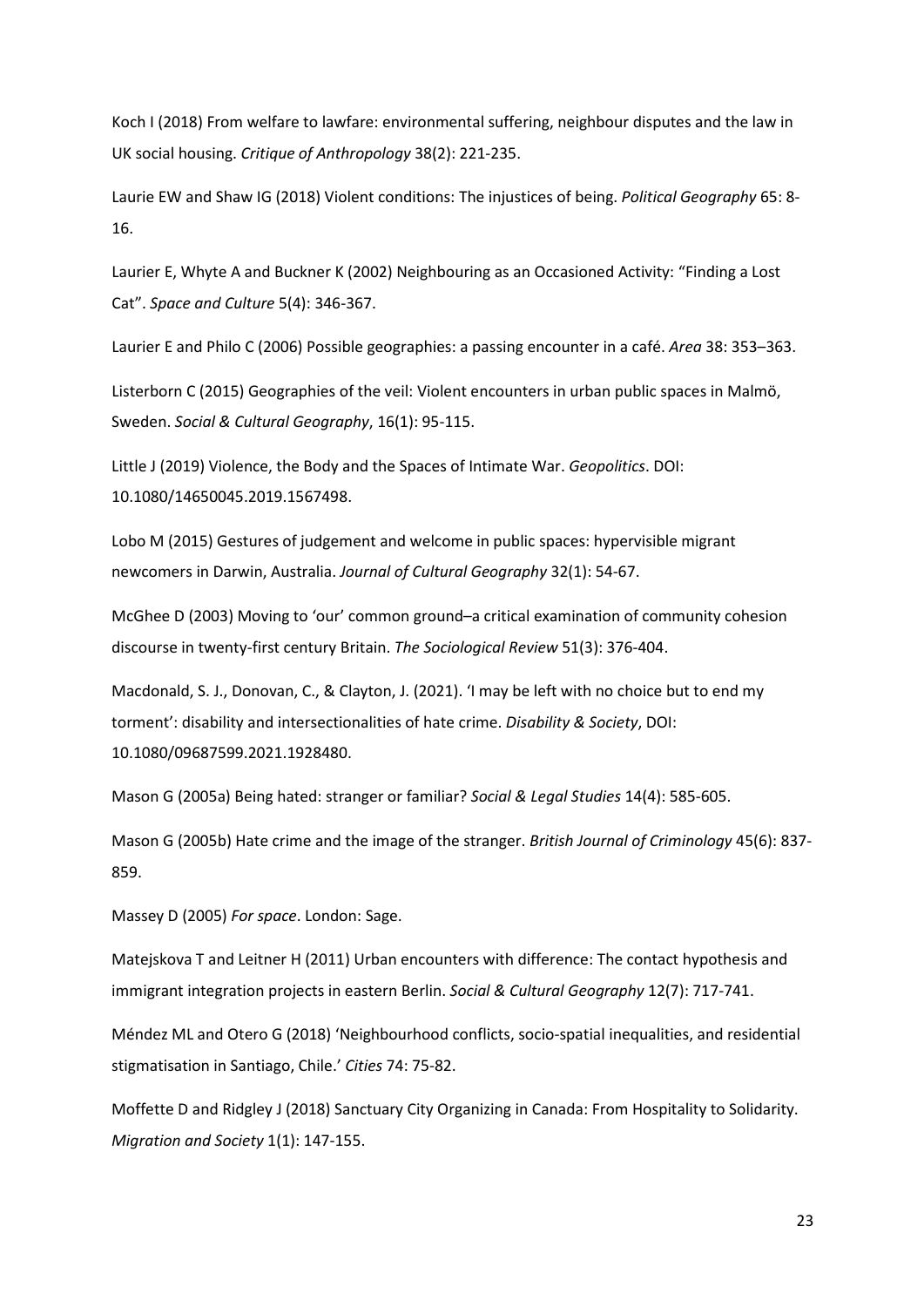Moran D, Turner J and Schliehe AK (2018) Conceptualizing the carceral in carceral geography. *Progress in Human Geography* 42(5): 666-686.

Nayak A (2010) Race, affect, and emotion: young people, racism, and graffiti in the postcolonial English suburbs. *Environment and Planning A*, 42(10): 2370-2392.

Nayak A (2017) Purging the nation: Race, conviviality and embodied encounters in the lives of British Bangladeshi Muslim young women. *Transactions of the institute of British geographers* 42(2): 289- 302.

Neal S, Bennett K, Cochrane A and Mohan G (2013) Living multiculture: understanding the new spatial and social relations of ethnicity and multiculture in England. *Environment and Planning C: government and policy* 31(2): 308-323.

Neal S, Bennett K, Cochrane A and Mohan G (2019) Community and conviviality? Informal social life in multicultural places. *Sociology* 53(1): 69-86.

Oosterlynck S, Schuermans N and Loopmans M (eds) (2017) *Place, diversity and solidarity*. London: Routledge.

Pain R (2014) Everyday terrorism: connecting domestic violence and global terrorism. *Progress in Human Geography* 38: 531–50.

Pain R and Staeheli L (2014) Introduction: Intimacy-geopolitics and violence. *Area*, 46(4): 344-347.

Pain R (2019) Chronic urban trauma: The slow violence of housing dispossession. *Urban Studies*, 56(2): 385-400.

Peterson M (2020) Micro aggressions and connections in the context of national multiculturalism: everyday geographies of racialisation and resistance in contemporary Scotland. *Antipode*, 52(5), 1393-1412.

Phillips D, Davis C and Ratcliffe P (2007) British Asian narratives of urban space. *Transactions of the Institute of British Geographers* 32(2): 217-234.

Rogaley B (2020) *Stories from a Migrant City: Living and working together in the shadow of Brexit*. Manchester: Manchester University Press.

Schutz WC (1973) *Elements of encounter*. Joy Press.

Spicer N (2008) Places of exclusion and inclusion: Asylum-seeker and refugee experiences of neighbourhoods in the UK. *Journal of Ethnic and Migration Studies* 34(3): 491-510.